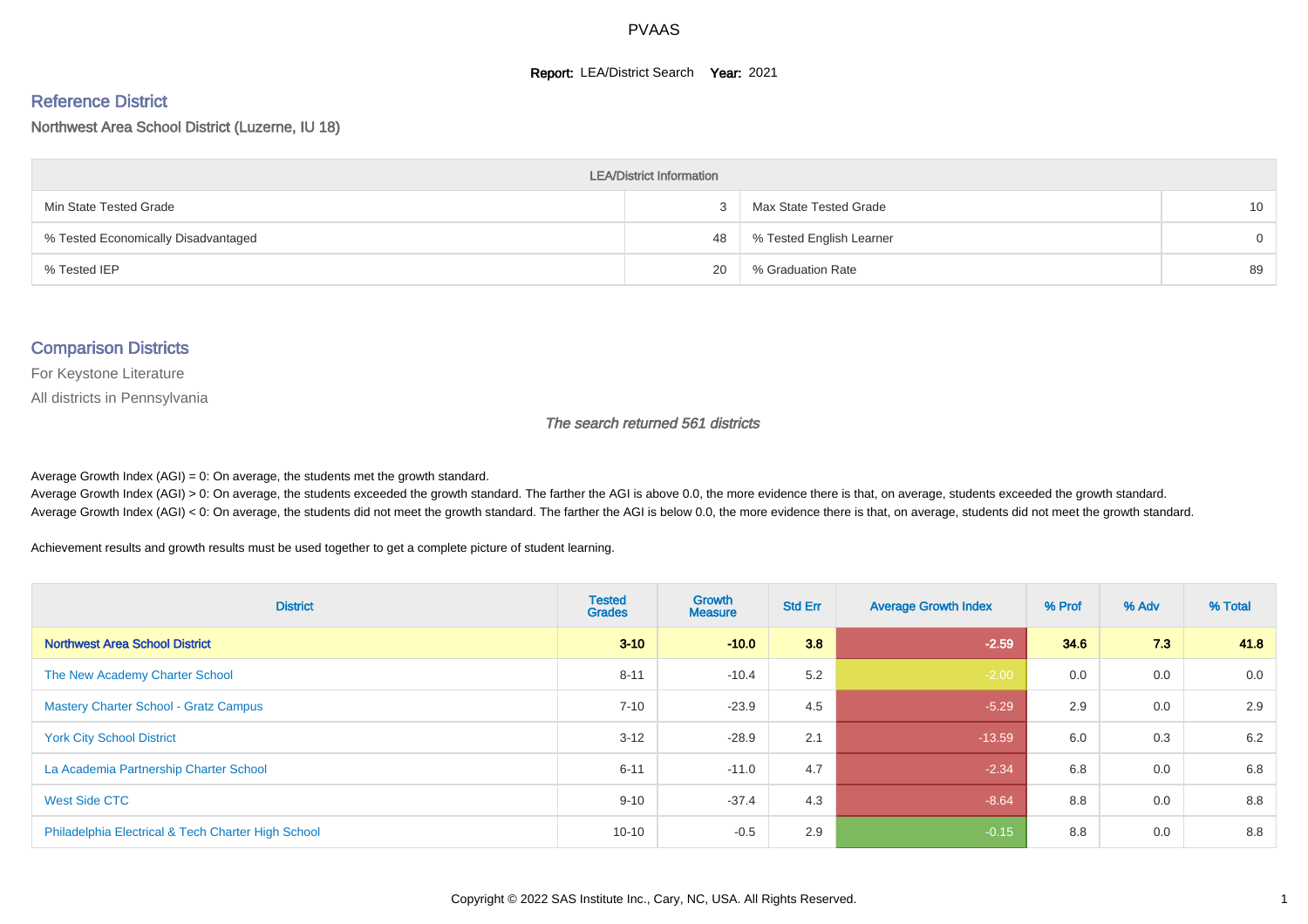| <b>District</b>                                                       | <b>Tested</b><br><b>Grades</b> | <b>Growth</b><br><b>Measure</b> | <b>Std Err</b> | <b>Average Growth Index</b> | % Prof | % Adv | % Total |
|-----------------------------------------------------------------------|--------------------------------|---------------------------------|----------------|-----------------------------|--------|-------|---------|
| <b>Northwest Area School District</b>                                 | $3 - 10$                       | $-10.0$                         | 3.8            | $-2.59$                     | 34.6   | 7.3   | 41.8    |
| Esperanza Cyber Charter School                                        | $3 - 11$                       | 7.1                             | 6.1            | 1.16                        | 9.1    | 0.0   | 9.1     |
| <b>Innovative Arts Academy Charter School</b>                         | $6 - 11$                       | $-9.1$                          | 3.7            | $-2.44$                     | 9.5    | 0.0   | 9.5     |
| Propel Charter School - Braddock Hills                                | $3 - 11$                       | $-13.6$                         | 3.6            | $-3.81$                     | 9.7    | 1.6   | 11.3    |
| <b>Aliquippa School District</b>                                      | $3 - 11$                       | $-9.0$                          | 4.2            | $-2.14$                     | 11.0   | 0.0   | 11.0    |
| <b>Clairton City School District</b>                                  | $3 - 11$                       | 3.5                             | 3.7            | 0.95                        | 13.4   | 0.0   | 13.4    |
| <b>Sto-Rox School District</b>                                        | $3 - 10$                       | 6.6                             | 3.7            | 1.80                        | 13.4   | 0.0   | 13.4    |
| People For People Charter School                                      | $3 - 12$                       | 13.3                            | 5.5            | 2.43                        | 13.5   | 0.0   | 13.5    |
| <b>Propel Charter School-Montour</b>                                  | $3 - 10$                       | $-10.7$                         | 3.9            | $-2.71$                     | 13.7   | 0.0   | 13.7    |
| <b>Chester-Upland School District</b>                                 | $3 - 11$                       | $-0.3$                          | 2.7            | $-0.09$                     | 13.8   | 0.8   | 14.6    |
| <b>Dauphin County Technical School</b>                                | $9 - 11$                       | $-45.5$                         | 2.6            | $-17.72$                    | 14.4   | 2.5   | 16.9    |
| <b>Steelton-Highspire School District</b>                             | $3 - 11$                       | $-11.8$                         | 3.5            | $-3.40$                     | 14.5   | 0.0   | 14.5    |
| <b>Universal Audenried Charter School</b>                             | $9 - 11$                       | $-5.8$                          | 2.4            | $-2.40$                     | 14.6   | 0.0   | 14.6    |
| <b>Lancaster School District</b>                                      | $3 - 12$                       | $-15.8$                         | 1.5            | $-10.90$                    | 14.6   | 2.3   | 16.9    |
| Dr Robert Ketterer Charter School Inc                                 | $6 - 12$                       | 10.1                            | 5.0            | 2.04                        | 14.9   | 0.4   | 15.3    |
| <b>Sugar Valley Rural Charter School</b>                              | $3 - 11$                       | $-11.0$                         | 4.5            | $-2.46$                     | 14.9   | 0.0   | 14.9    |
| Preparatory Charter School Of Mathematics, Science, Tech, And Careers | $9 - 10$                       | $-4.0$                          | 2.5            | $-1.59$                     | 15.0   | 0.0   | 15.0    |
| <b>Harrisburg City School District</b>                                | $3 - 11$                       | $-0.4$                          | 2.1            | $-0.19$                     | 15.1   | 0.4   | 15.5    |
| Maritime Academy Charter School                                       | $3 - 10$                       | $-11.4$                         | 3.5            | $-3.29$                     | 15.2   | 0.0   | 15.2    |
| <b>Propel Charter School-Homestead</b>                                | $3 - 11$                       | $-11.7$                         | 4.1            | $-2.84$                     | 15.9   | 0.0   | 15.9    |
| Perseus House Charter School Of Excellence                            | $6 - 11$                       | $-5.2$                          | 3.0            | $-1.72$                     | 16.5   | 0.0   | 16.5    |
| <b>Tech Freire Charter School</b>                                     | $9 - 11$                       | 9.3                             | 2.9            | 3.26                        | 18.0   | 1.1   | 19.1    |
| <b>Farrell Area School District</b>                                   | $3 - 11$                       | $-10.4$                         | 4.3            | $-2.41$                     | 19.0   | 0.0   | 19.0    |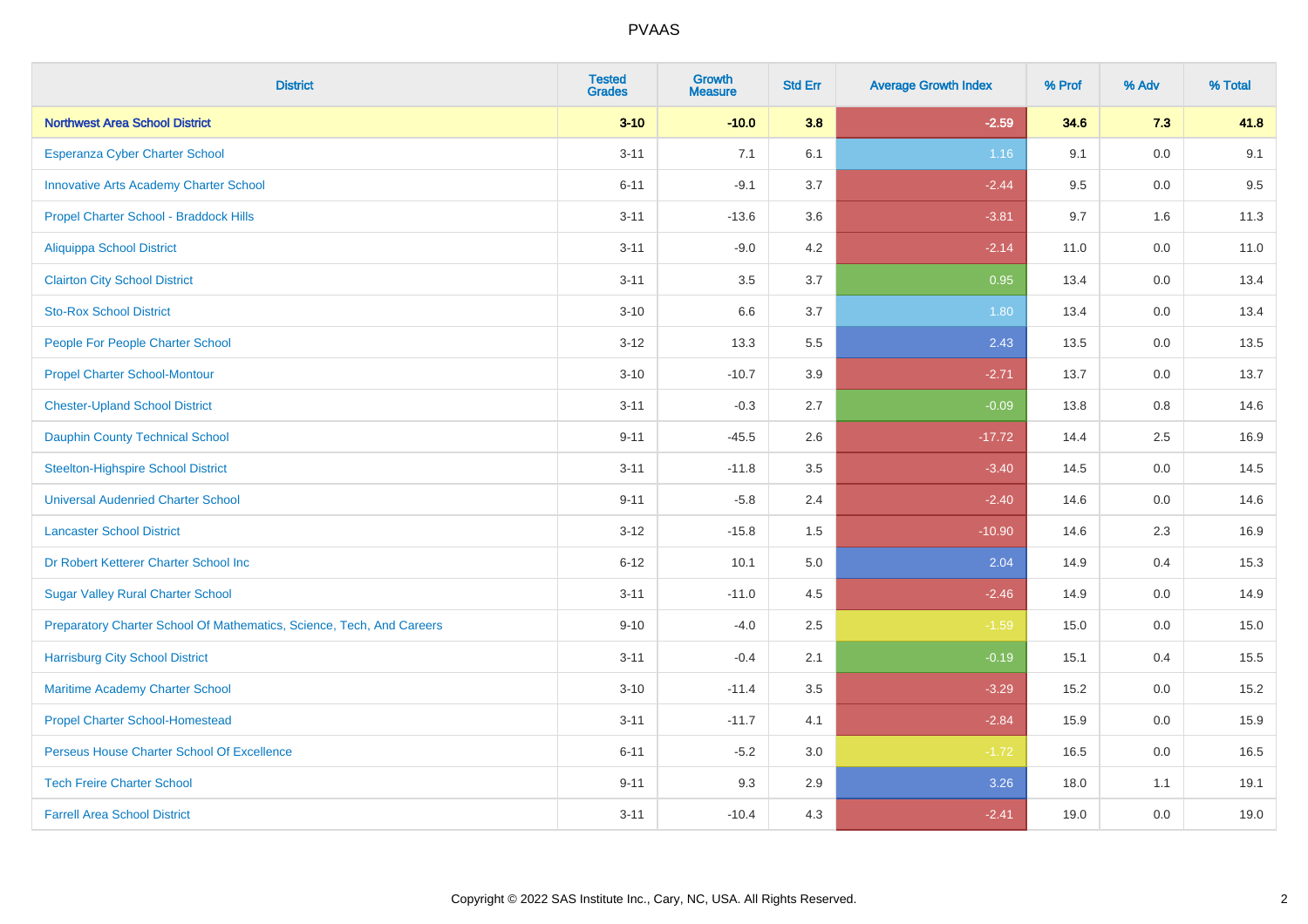| <b>District</b>                                        | <b>Tested</b><br><b>Grades</b> | <b>Growth</b><br><b>Measure</b> | <b>Std Err</b> | <b>Average Growth Index</b> | % Prof | % Adv   | % Total |
|--------------------------------------------------------|--------------------------------|---------------------------------|----------------|-----------------------------|--------|---------|---------|
| <b>Northwest Area School District</b>                  | $3 - 10$                       | $-10.0$                         | 3.8            | $-2.59$                     | 34.6   | 7.3     | 41.8    |
| <b>Rochester Area School District</b>                  | $3 - 11$                       | $-13.2$                         | 4.6            | $-2.89$                     | 19.5   | 1.3     | 20.8    |
| Philipsburg-Osceola Area School District               | $3 - 11$                       | $-24.8$                         | 3.3            | $-7.43$                     | 19.7   | 2.6     | 22.4    |
| <b>Lawrence County CTC</b>                             | $10 - 11$                      | $-21.7$                         | 3.6            | $-6.05$                     | 19.8   | $0.0\,$ | 19.8    |
| <b>Gillingham Charter School</b>                       | $3 - 11$                       | $-4.4$                          | 5.6            | $-0.77$                     | 20.8   | 8.3     | 29.2    |
| Mastery Charter School - Shoemaker Campus              | $7 - 10$                       | 4.1                             | 3.0            | 1.34                        | 20.9   | 3.3     | 24.2    |
| Multicultural Academy Charter School                   | $9 - 11$                       | 9.5                             | 3.5            | 2.69                        | 22.0   | 0.0     | 22.0    |
| <b>Turkeyfoot Valley Area School District</b>          | $3 - 12$                       | $-4.3$                          | 5.6            | $-0.76$                     | 22.0   | 5.1     | 27.1    |
| <b>Columbia-Montour AVTS</b>                           | $9 - 10$                       | $-12.5$                         | 3.0            | $-4.16$                     | 22.3   | 0.6     | 22.9    |
| <b>Tacony Academy Charter School</b>                   | $3 - 11$                       | $-14.7$                         | 3.0            | $-4.82$                     | 22.4   | 1.8     | 24.1    |
| Jefferson County-Dubois AVTS                           | $9 - 11$                       | $-16.2$                         | 3.9            | $-4.16$                     | 23.0   | 0.0     | 23.0    |
| <b>Williams Valley School District</b>                 | $3 - 11$                       | $-7.3$                          | 3.4            | $-2.13$                     | 23.2   | 0.0     | 23.2    |
| <b>Chester Charter Scholars Academy Charter School</b> | $3 - 12$                       | 8.4                             | 4.1            | 2.03                        | 23.4   | 0.0     | 23.4    |
| Norristown Area School District                        | $3 - 12$                       | $-12.8$                         | 1.6            | $-7.98$                     | 23.5   | 2.3     | 25.7    |
| Lincoln Leadership Academy Charter School              | $3 - 12$                       | 14.2                            | 6.4            | 2.22                        | 23.5   | 0.0     | 23.5    |
| <b>Executive Education Academy Charter School</b>      | $3 - 10$                       | $-6.5$                          | 3.1            | $-2.08$                     | 23.7   | 2.2     | 25.8    |
| <b>Lebanon School District</b>                         | $3 - 11$                       | $-1.6$                          | 1.9            | $-0.80$                     | 24.4   | 2.6     | 27.0    |
| <b>Reading School District</b>                         | $3 - 11$                       | 10.1                            | 1.4            | $7.25$                      | 24.7   | 2.4     | 27.2    |
| Imhotep Institute Charter High School                  | $9 - 11$                       | $-5.3$                          | 5.8            | $-0.92$                     | 25.0   | 0.0     | 25.0    |
| <b>Allentown City School District</b>                  | $3 - 12$                       | 5.3                             | 1.4            | 3.88                        | 25.3   | 2.7     | 28.0    |
| <b>Erie City School District</b>                       | $3 - 12$                       | $-14.5$                         | 1.6            | $-9.26$                     | 25.4   | 3.0     | 28.4    |
| <b>Greater Johnstown School District</b>               | $3 - 11$                       | $-3.1$                          | 2.6            | $-1.19$                     | 26.1   | 0.0     | 26.1    |
| <b>Mahanoy Area School District</b>                    | $3 - 10$                       | $-9.0$                          | 3.6            | $-2.49$                     | 26.2   | 1.6     | 27.9    |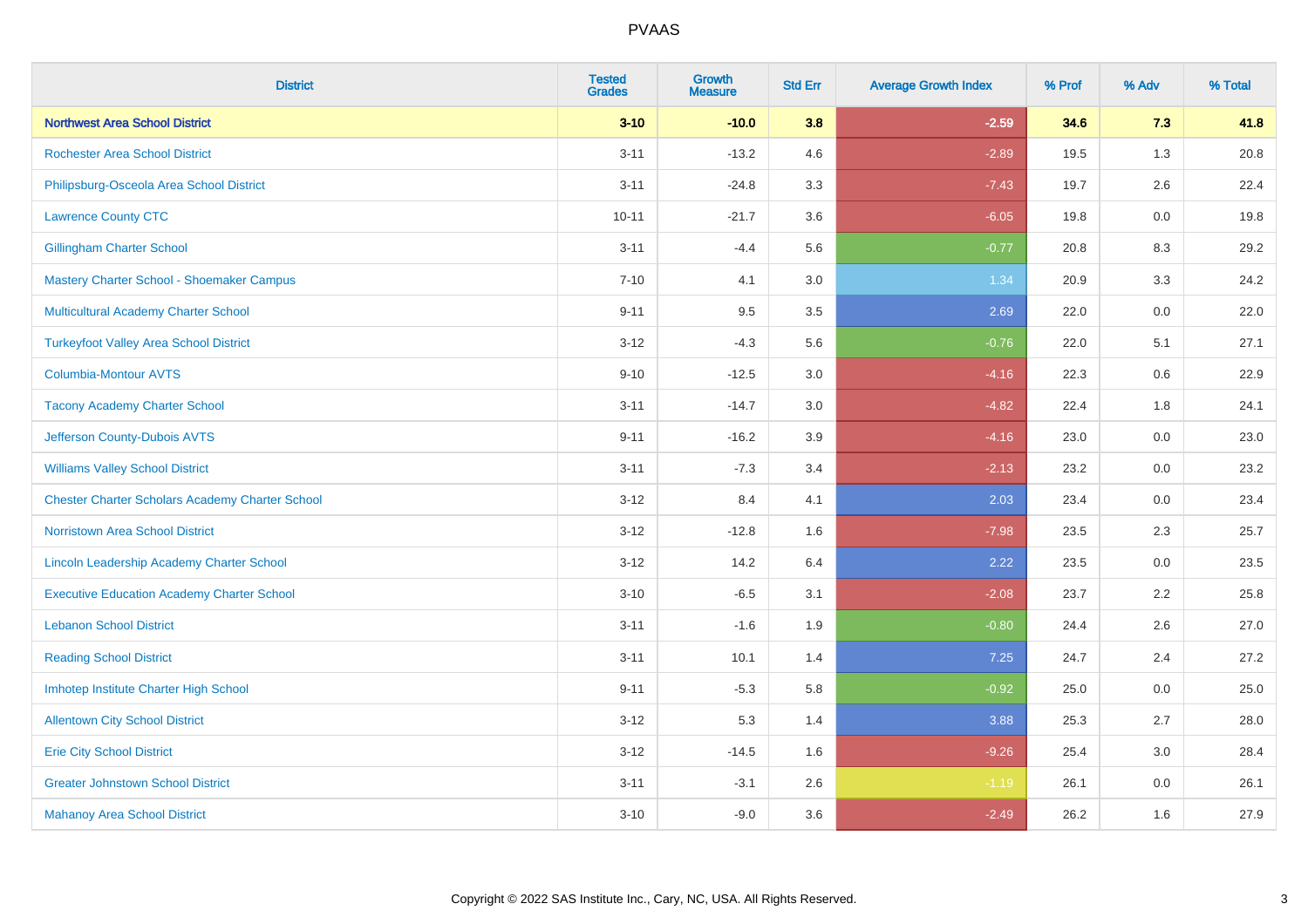| <b>District</b>                                  | <b>Tested</b><br><b>Grades</b> | <b>Growth</b><br><b>Measure</b> | <b>Std Err</b> | <b>Average Growth Index</b> | % Prof | % Adv | % Total |
|--------------------------------------------------|--------------------------------|---------------------------------|----------------|-----------------------------|--------|-------|---------|
| <b>Northwest Area School District</b>            | $3 - 10$                       | $-10.0$                         | 3.8            | $-2.59$                     | 34.6   | 7.3   | 41.8    |
| Community Academy Of Philadelphia Charter School | $3 - 11$                       | 5.8                             | 2.7            | 2.12                        | 26.7   | 0.9   | 27.6    |
| <b>Roberto Clemente Charter School</b>           | $3 - 12$                       | 2.2                             | 4.9            | 0.45                        | 27.5   | 5.0   | 32.5    |
| Salisbury-Elk Lick School District               | $3 - 11$                       | $-13.5$                         | 5.9            | $-2.30$                     | 27.8   | 0.0   | 27.8    |
| <b>Shade-Central City School District</b>        | $3 - 11$                       | $-5.9$                          | 4.6            | $-1.28$                     | 27.8   | 0.0   | 27.8    |
| <b>Mastery Charter School - Pickett Campus</b>   | $6 - 10$                       | 5.6                             | 5.7            | 1.00                        | 27.8   | 0.0   | 27.8    |
| Northern Lehigh School District                  | $3 - 12$                       | $-10.4$                         | 2.7            | $-3.82$                     | 28.0   | 9.3   | 37.3    |
| Northern Lebanon School District                 | $3 - 11$                       | 0.4                             | 2.5            | 0.15                        | 28.0   | 3.0   | 31.0    |
| <b>Keystone Education Center Charter School</b>  | $3 - 12$                       | $-12.9$                         | 5.9            | $-2.19$                     | 28.0   | 0.0   | 28.0    |
| <b>Port Allegany School District</b>             | $3 - 11$                       | 4.4                             | 3.6            | 1.21                        | 28.1   | 9.4   | 37.5    |
| <b>Williamsburg Community School District</b>    | $3 - 11$                       | $-14.3$                         | 4.1            | $-3.48$                     | 28.3   | 0.0   | 28.3    |
| <b>Shenandoah Valley School District</b>         | $3 - 11$                       | 9.7                             | 3.9            | 2.49                        | 28.3   | 5.0   | 33.3    |
| <b>MaST Community Charter School II</b>          | $3 - 10$                       | 4.4                             | 3.2            | 1.37                        | 28.4   | 3.4   | 31.8    |
| <b>Mastery Charter School - Thomas Campus</b>    | $3 - 10$                       | 2.1                             | 6.2            | 0.33                        | 28.6   | 0.0   | 28.6    |
| Urban Pathways 6-12 Charter School               | $6 - 11$                       | 4.8                             | 6.4            | 0.75                        | 28.6   | 0.0   | 28.6    |
| <b>Columbia Borough School District</b>          | $3 - 12$                       | $-3.1$                          | 3.5            | $-0.89$                     | 29.5   | 1.9   | 31.4    |
| <b>Penns Manor Area School District</b>          | $3 - 12$                       | $-17.0$                         | 3.7            | $-4.52$                     | 29.7   | 3.1   | 32.8    |
| <b>Pottstown School District</b>                 | $3 - 12$                       | $-4.0$                          | 2.4            | $-1.68$                     | 29.8   | 1.2   | 31.0    |
| <b>Washington School District</b>                | $3 - 11$                       | $-4.9$                          | 2.8            | $-1.76$                     | 30.1   | 2.4   | 32.5    |
| Morrisville Borough School District              | $3 - 11$                       | 4.8                             | 4.3            | $1.10$                      | 30.2   | 2.3   | 32.6    |
| <b>Mckeesport Area School District</b>           | $3 - 12$                       | 9.0                             | 2.4            | 3.72                        | 31.0   | 4.5   | 35.5    |
| <b>KIPP Dubois Charter School</b>                | $9 - 10$                       | 4.7                             | 3.3            | 1.40                        | 31.0   | 1.4   | 32.4    |
| <b>Bristol Township School District</b>          | $3 - 11$                       | $-13.9$                         | 2.0            | $-7.05$                     | 31.0   | 3.7   | 34.7    |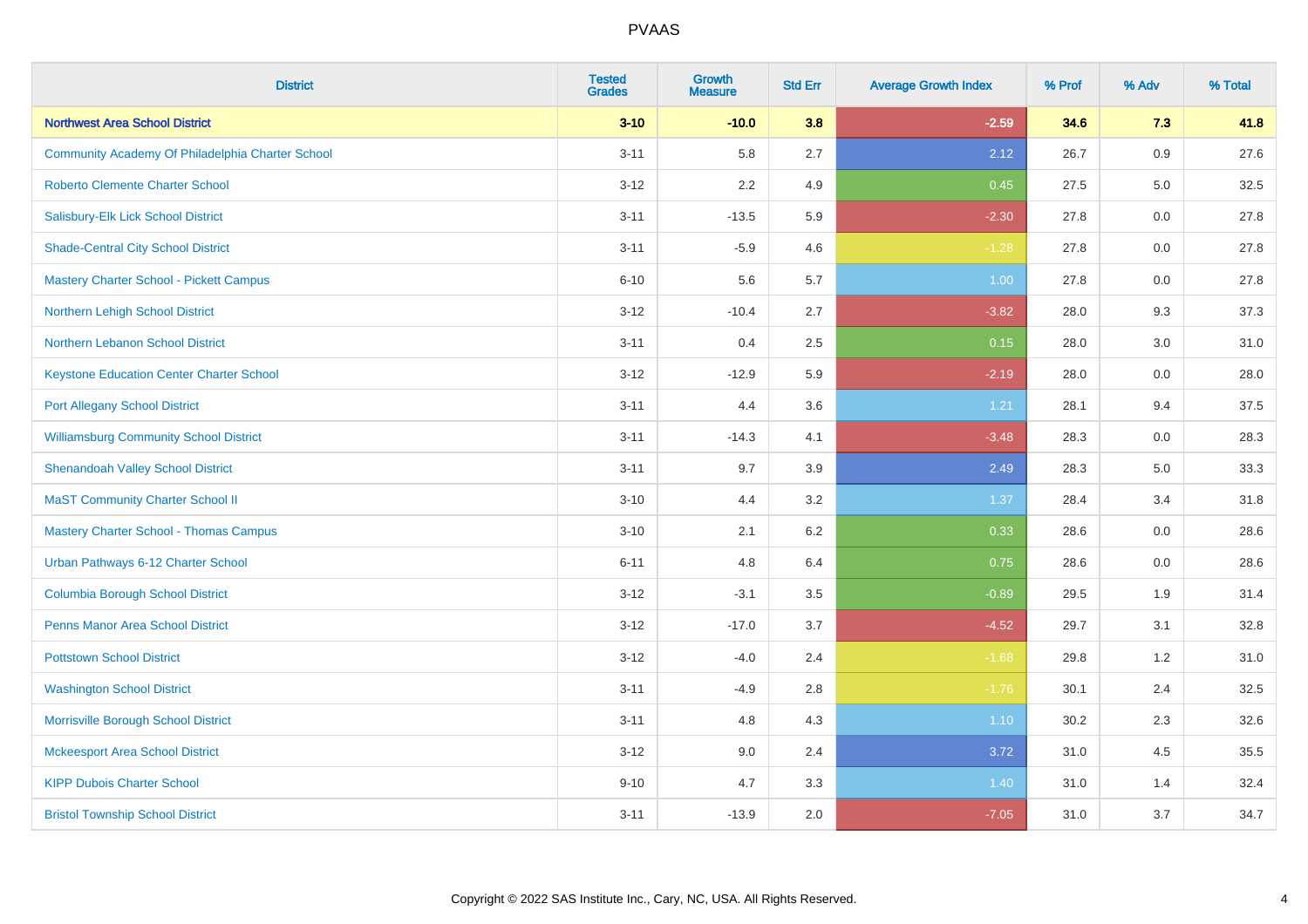| <b>District</b>                              | <b>Tested</b><br><b>Grades</b> | <b>Growth</b><br><b>Measure</b> | <b>Std Err</b> | <b>Average Growth Index</b> | % Prof | % Adv   | % Total |
|----------------------------------------------|--------------------------------|---------------------------------|----------------|-----------------------------|--------|---------|---------|
| <b>Northwest Area School District</b>        | $3 - 10$                       | $-10.0$                         | 3.8            | $-2.59$                     | 34.6   | 7.3     | 41.8    |
| <b>Woodland Hills School District</b>        | $3 - 12$                       | 3.2                             | 2.6            | 1.22                        | 31.4   | $3.6\,$ | 35.0    |
| <b>Redbank Valley School District</b>        | $3 - 11$                       | $-9.5$                          | 3.4            | $-2.77$                     | 31.5   | 4.9     | 36.4    |
| <b>East Allegheny School District</b>        | $3 - 11$                       | $-6.3$                          | 3.3            | $-1.87$                     | 31.9   | 9.7     | 41.7    |
| <b>Mount Union Area School District</b>      | $3 - 10$                       | $-6.1$                          | 3.1            | $-1.97$                     | 32.2   | 3.4     | 35.6    |
| Esperanza Academy Charter School             | $4 - 11$                       | 4.0                             | 2.5            | 1.61                        | 32.4   | 0.7     | 33.1    |
| <b>Achievement House Charter School</b>      | $7 - 11$                       | $-0.7$                          | 4.0            | $-0.17$                     | 32.5   | 2.6     | 35.1    |
| Southern Huntingdon County School District   | $3 - 11$                       | $-12.9$                         | 3.2            | $-3.98$                     | 32.5   | 2.5     | 35.0    |
| <b>New Castle Area School District</b>       | $3 - 12$                       | $-6.4$                          | 2.4            | $-2.66$                     | 32.5   | 4.3     | 36.8    |
| <b>Union School District</b>                 | $3 - 12$                       | 2.3                             | 4.2            | 0.54                        | 32.6   | 7.0     | 39.5    |
| <b>Penn Hills School District</b>            | $3 - 11$                       | $-7.6$                          | 2.6            | $-2.94$                     | 33.1   | 0.7     | 33.8    |
| <b>Shikellamy School District</b>            | $3 - 10$                       | $-22.3$                         | 2.5            | $-8.92$                     | 33.3   | 6.1     | 39.5    |
| Jim Thorpe Area School District              | $3 - 11$                       | $-5.8$                          | 2.7            | $-2.19$                     | 33.3   | 7.4     | 40.7    |
| <b>Austin Area School District</b>           | $3 - 11$                       | $-5.7$                          | 6.4            | $-0.90$                     | 33.3   | 5.6     | 38.9    |
| Hope For Hyndman Charter School              | $3 - 11$                       | $-2.0$                          | 6.1            | $-0.32$                     | 33.3   | 0.0     | 33.3    |
| <b>Harmony Area School District</b>          | $3 - 10$                       | 4.5                             | 6.3            | 0.72                        | 33.3   | 13.3    | 46.7    |
| <b>Marion Center Area School District</b>    | $3 - 10$                       | $-12.0$                         | 3.1            | $-3.87$                     | 33.7   | 1.1     | 34.8    |
| <b>Cornell School District</b>               | $3 - 11$                       | $-1.6$                          | 5.0            | $-0.32$                     | 33.8   | 1.5     | 35.4    |
| <b>Northeast Bradford School District</b>    | $3 - 10$                       | $-3.1$                          | 4.0            | $-0.78$                     | 33.9   | 3.4     | 37.3    |
| <b>Pittsburgh School District</b>            | $3 - 11$                       | $-3.3$                          | 1.1            | $-3.04$                     | 33.9   | 8.2     | 42.1    |
| <b>Dunmore School District</b>               | $3 - 11$                       | $-7.7$                          | 2.9            | $-2.62$                     | 34.0   | 7.2     | 41.2    |
| <b>Blacklick Valley School District</b>      | $3 - 11$                       | 8.0                             | 4.3            | 1.85                        | 34.1   | 0.0     | 34.1    |
| <b>Big Beaver Falls Area School District</b> | $3 - 11$                       | $-3.9$                          | 3.3            | $-1.18$                     | 34.1   | 3.5     | 37.6    |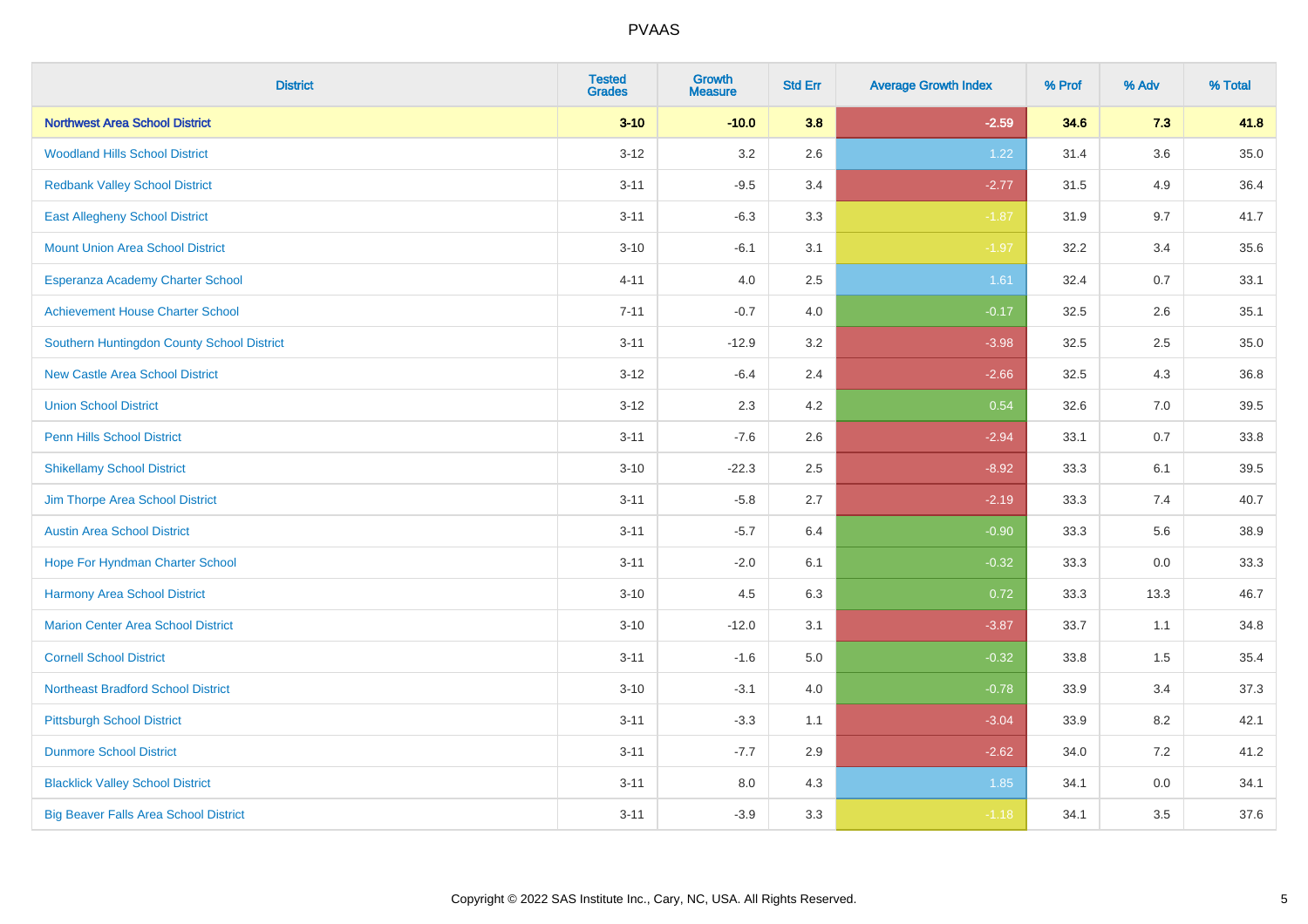| <b>District</b>                                | <b>Tested</b><br><b>Grades</b> | <b>Growth</b><br><b>Measure</b> | <b>Std Err</b> | <b>Average Growth Index</b> | % Prof | % Adv | % Total |
|------------------------------------------------|--------------------------------|---------------------------------|----------------|-----------------------------|--------|-------|---------|
| <b>Northwest Area School District</b>          | $3 - 10$                       | $-10.0$                         | 3.8            | $-2.59$                     | 34.6   | 7.3   | 41.8    |
| <b>Southern Fulton School District</b>         | $3 - 11$                       | $-23.7$                         | 4.4            | $-5.37$                     | 34.2   | 10.5  | 44.7    |
| <b>Muhlenberg School District</b>              | $3 - 10$                       | 4.0                             | 1.9            | 2.10                        | 34.2   | 2.6   | 36.8    |
| <b>Brownsville Area School District</b>        | $3 - 12$                       | $-7.2$                          | 3.9            | $-1.83$                     | 34.4   | 6.1   | 40.5    |
| <b>Tidioute Community Charter School</b>       | $3 - 11$                       | 5.7                             | 5.1            | 1.11                        | 34.4   | 21.9  | 56.2    |
| <b>Carbon Career &amp; Technical Institute</b> | $9 - 11$                       | $-5.7$                          | 3.6            | $-1.59$                     | 34.5   | 1.2   | 35.7    |
| <b>Northwest Area School District</b>          | $3 - 10$                       | $-10.0$                         | 3.8            | $-2.59$                     | 34.6   | 7.3   | 41.8    |
| <b>West Middlesex Area School District</b>     | $3 - 10$                       | $-8.4$                          | 3.8            | $-2.21$                     | 34.9   | 2.8   | 37.6    |
| <b>Annville-Cleona School District</b>         | $3 - 12$                       | $-12.1$                         | 2.7            | $-4.46$                     | 34.9   | 7.8   | 42.6    |
| <b>Carmichaels Area School District</b>        | $3 - 10$                       | $-9.3$                          | 3.3            | $-2.81$                     | 35.1   | 1.4   | 36.5    |
| <b>Bethlehem-Center School District</b>        | $3 - 10$                       | 8.1                             | 3.3            | 2.46                        | 35.1   | 1.4   | 36.5    |
| <b>Wilkes-Barre Area School District</b>       | $3 - 11$                       | 0.1                             | 3.2            | 0.02                        | 35.5   | 5.4   | 40.9    |
| <b>William Penn School District</b>            | $3 - 12$                       | 8.3                             | 2.1            | 3.99                        | 35.6   | 3.0   | 38.7    |
| <b>Bucks County Technical High School</b>      | $9 - 10$                       | $-12.0$                         | 2.5            | $-4.84$                     | 35.9   | 3.2   | 39.2    |
| Susquehanna Township School District           | $3 - 12$                       | $-5.8$                          | 2.7            | $-2.17$                     | 36.0   | 5.6   | 41.6    |
| <b>Forest Area School District</b>             | $3 - 11$                       | $-4.4$                          | 5.4            | $-0.81$                     | 36.2   | 2.1   | 38.3    |
| <b>Westmont Hilltop School District</b>        | $3 - 11$                       | $-4.0$                          | 2.8            | $-1.40$                     | 36.3   | 13.3  | 49.6    |
| <b>Coatesville Area School District</b>        | $3 - 11$                       | $-4.4$                          | 1.7            | $-2.62$                     | 36.3   | 4.2   | 40.5    |
| <b>Antietam School District</b>                | $3 - 10$                       | $-4.3$                          | 3.8            | $-1.13$                     | 36.4   | 5.4   | 41.8    |
| <b>Grove City Area School District</b>         | $3 - 12$                       | 5.1                             | 2.4            | 2.09                        | 36.4   | 16.5  | 52.8    |
| <b>West Greene School District</b>             | $3 - 11$                       | $-4.5$                          | 4.3            | $-1.04$                     | 36.6   | 7.3   | 43.9    |
| <b>Tulpehocken Area School District</b>        | $3 - 12$                       | $-13.7$                         | 2.8            | $-4.81$                     | 36.7   | 2.8   | 39.4    |
| Huntingdon Area School District                | $3 - 11$                       | $-2.0$                          | 2.7            | $-0.72$                     | 36.8   | 10.3  | 47.0    |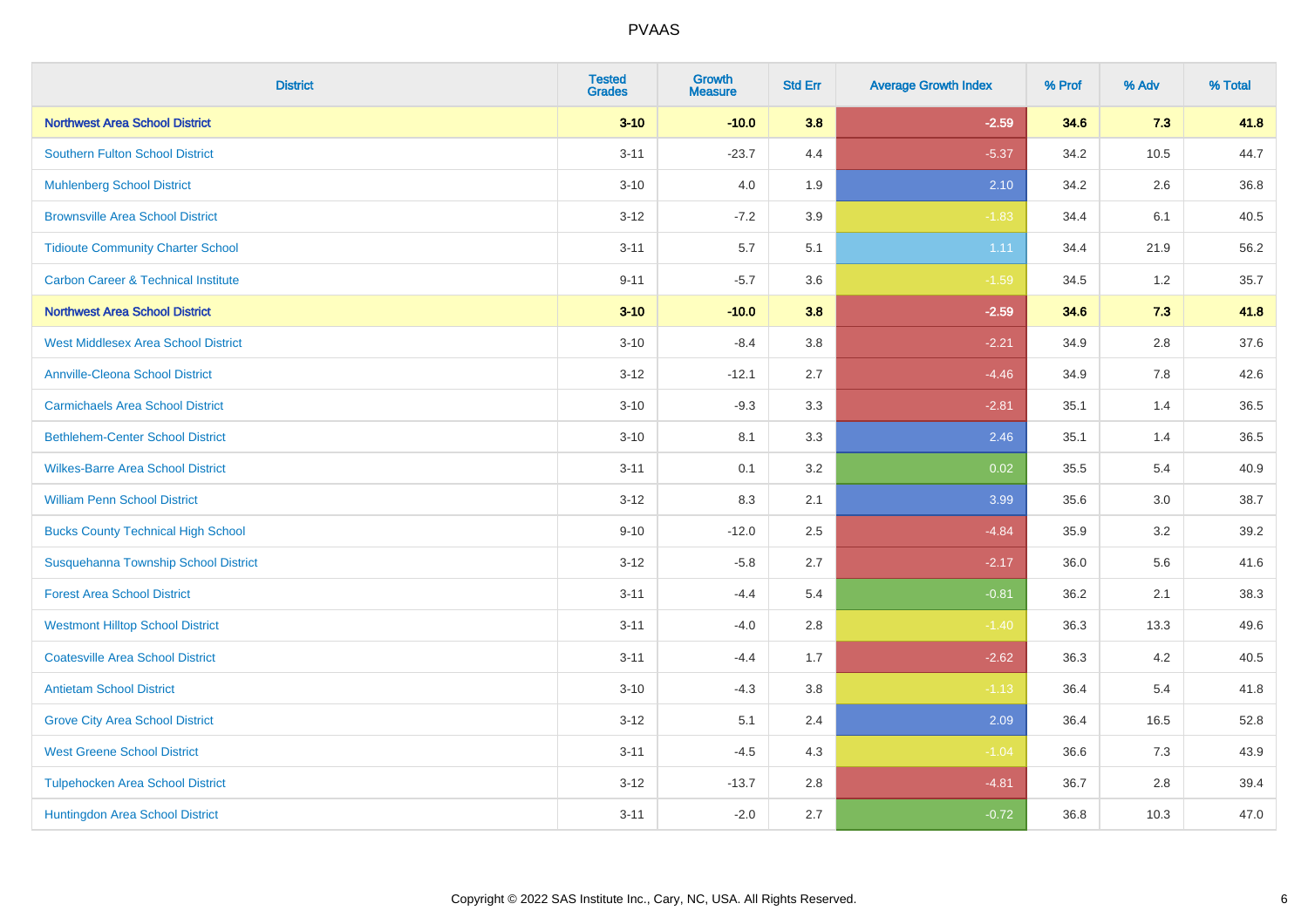| <b>District</b>                               | <b>Tested</b><br><b>Grades</b> | <b>Growth</b><br><b>Measure</b> | <b>Std Err</b> | <b>Average Growth Index</b> | % Prof | % Adv | % Total |
|-----------------------------------------------|--------------------------------|---------------------------------|----------------|-----------------------------|--------|-------|---------|
| <b>Northwest Area School District</b>         | $3 - 10$                       | $-10.0$                         | 3.8            | $-2.59$                     | 34.6   | 7.3   | 41.8    |
| Catasauqua Area School District               | $3-12$                         | $-12.1$                         | $3.0\,$        | $-4.00$                     | 36.8   | 7.6   | 44.3    |
| <b>Tri-Valley School District</b>             | $3 - 10$                       | $-6.4$                          | 4.1            | $-1.57$                     | 37.0   | 4.4   | 41.3    |
| <b>Smethport Area School District</b>         | $3 - 12$                       | 0.6                             | 3.9            | 0.15                        | 37.0   | 1.8   | 38.9    |
| <b>Frazier School District</b>                | $3 - 11$                       | $-17.2$                         | 3.7            | $-4.70$                     | 37.1   | 1.6   | 38.7    |
| <b>Warren County School District</b>          | $3 - 11$                       | $-0.1$                          | 1.8            | $-0.06$                     | 37.2   | 5.3   | 42.6    |
| <b>Blairsville-Saltsburg School District</b>  | $3 - 11$                       | $-8.0$                          | 3.0            | $-2.68$                     | 37.3   | 7.0   | 44.3    |
| <b>Upper Dauphin Area School District</b>     | $3 - 11$                       | $-6.3$                          | 3.2            | $-1.98$                     | 37.4   | 4.8   | 42.2    |
| <b>Northern Potter School District</b>        | $3 - 12$                       | $-13.1$                         | 4.6            | $-2.84$                     | 37.5   | 0.0   | 37.5    |
| <b>Greater Nanticoke Area School District</b> | $3 - 12$                       | 11.2                            | 2.8            | 4.01                        | 38.0   | 12.4  | 50.4    |
| <b>Pittston Area School District</b>          | $3 - 11$                       | $-10.1$                         | 5.6            | $-1.80$                     | 38.1   | 9.5   | 47.6    |
| <b>Shamokin Area School District</b>          | $3 - 11$                       | $-7.7$                          | 4.8            | $-1.60$                     | 38.1   | 3.2   | 41.3    |
| <b>Collegium Charter School</b>               | $3 - 10$                       | 5.9                             | 2.5            | 2.33                        | 38.1   | $7.9$ | 46.0    |
| Philadelphia City School District             | $3 - 12$                       | 7.5                             | 0.6            | 12.64                       | 38.4   | 7.0   | 45.4    |
| <b>Conneaut School District</b>               | $3 - 12$                       | $-7.5$                          | 2.6            | $-2.91$                     | 38.4   | 7.4   | 45.8    |
| Lackawanna Trail School District              | $3 - 10$                       | $-21.7$                         | $3.5\,$        | $-6.20$                     | 38.5   | $1.5$ | 40.0    |
| <b>Juniata County School District</b>         | $3 - 12$                       | $-4.9$                          | 2.1            | $-2.26$                     | 38.5   | 2.9   | 41.4    |
| <b>Corry Area School District</b>             | $3 - 11$                       | $-5.3$                          | 2.6            | $-2.03$                     | 38.5   | 6.0   | 44.5    |
| <b>Tussey Mountain School District</b>        | $3 - 12$                       | 1.5                             | 3.7            | 0.40                        | 38.6   | 1.8   | 40.4    |
| <b>Big Spring School District</b>             | $3 - 11$                       | $-9.8$                          | 2.4            | $-4.00$                     | 38.6   | 8.9   | 47.5    |
| <b>Fannett-Metal School District</b>          | $3 - 11$                       | $-3.4$                          | 5.1            | $-0.67$                     | 38.7   | 8.1   | 46.8    |
| <b>Bensalem Township School District</b>      | $3 - 11$                       | 1.6                             | 1.6            | 0.98                        | 38.8   | 8.3   | 47.1    |
| <b>York Co School Of Technology</b>           | $9 - 12$                       | $-3.8$                          | 1.7            | $-2.22$                     | 39.1   | 5.6   | 44.7    |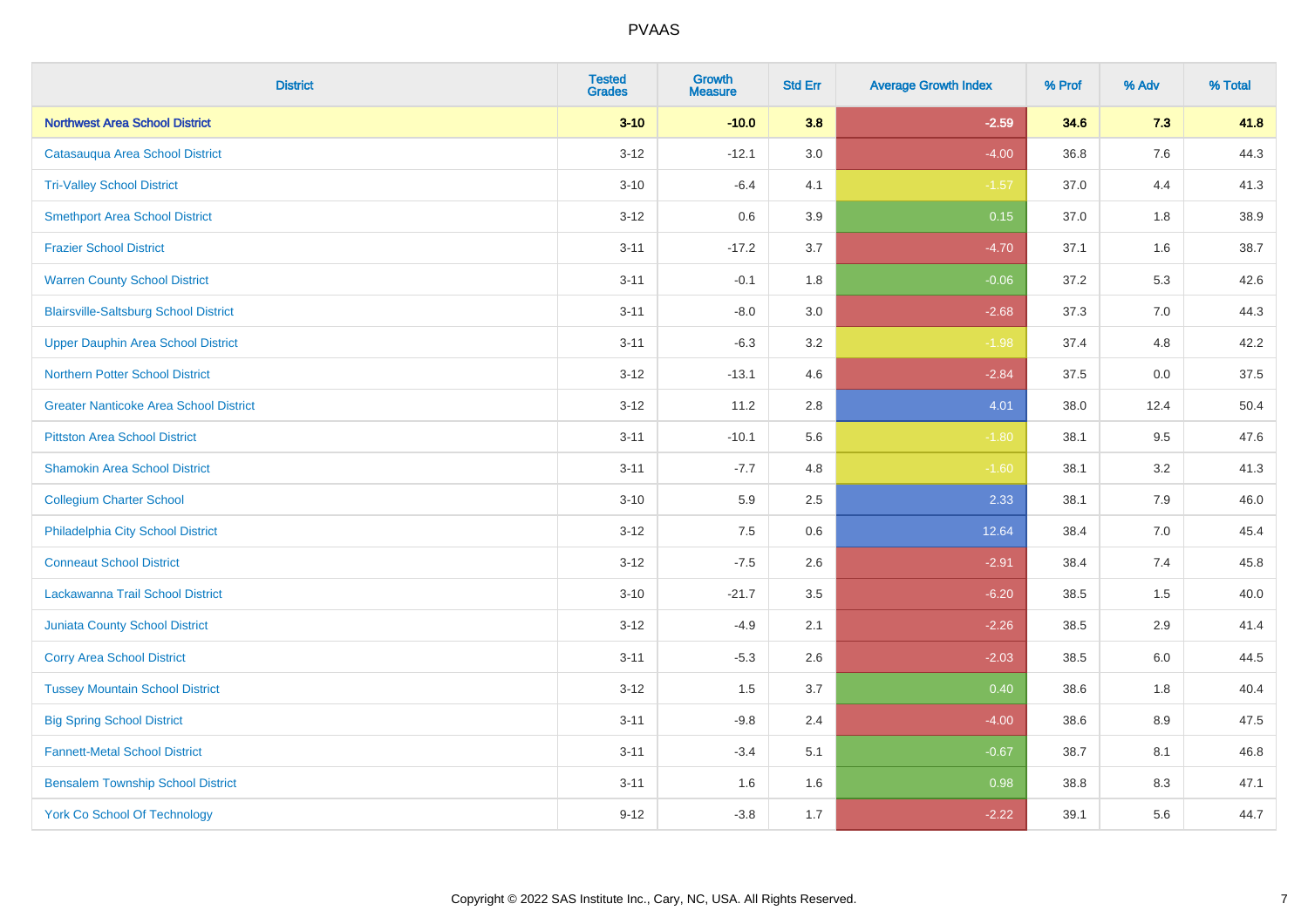| <b>District</b>                            | <b>Tested</b><br><b>Grades</b> | <b>Growth</b><br><b>Measure</b> | <b>Std Err</b> | <b>Average Growth Index</b> | % Prof | % Adv   | % Total |
|--------------------------------------------|--------------------------------|---------------------------------|----------------|-----------------------------|--------|---------|---------|
| <b>Northwest Area School District</b>      | $3 - 10$                       | $-10.0$                         | 3.8            | $-2.59$                     | 34.6   | 7.3     | 41.8    |
| <b>Minersville Area School District</b>    | $3 - 11$                       | $-14.4$                         | 3.7            | $-3.90$                     | 39.3   | 3.3     | 42.6    |
| <b>Towanda Area School District</b>        | $3 - 11$                       | 4.0                             | 2.8            | 1.44                        | 39.4   | 6.6     | 46.0    |
| Kane Area School District                  | $3 - 10$                       | $-3.7$                          | $3.2\,$        | $-1.17$                     | 39.5   | $9.9\,$ | 49.4    |
| <b>West Mifflin Area School District</b>   | $3 - 12$                       | $-12.3$                         | 2.9            | $-4.22$                     | 39.7   | 10.3    | 50.0    |
| <b>Bristol Borough School District</b>     | $3 - 12$                       | $-4.3$                          | 3.4            | $-1.27$                     | 39.7   | 1.3     | 41.0    |
| <b>Pequea Valley School District</b>       | $3 - 11$                       | $-5.8$                          | 3.2            | $-1.80$                     | 39.8   | 9.1     | 48.9    |
| <b>Easton Area School District</b>         | $3 - 12$                       | $-4.1$                          | 1.4            | $-2.91$                     | 39.9   | 4.0     | 43.9    |
| <b>Ferndale Area School District</b>       | $3 - 10$                       | $-5.8$                          | 4.3            | $-1.33$                     | 40.0   | 0.0     | 40.0    |
| Mastery Charter High School-Lenfest Campus | $7 - 11$                       | $2.5\,$                         | 5.7            | 0.43                        | 40.0   | 0.0     | 40.0    |
| South Allegheny School District            | $3 - 11$                       | $-8.8$                          | 3.2            | $-2.70$                     | 40.5   | 0.0     | 40.5    |
| <b>Portage Area School District</b>        | $3 - 10$                       | $-8.1$                          | 3.6            | $-2.26$                     | 40.6   | 9.4     | 50.0    |
| <b>Crawford Central School District</b>    | $3 - 11$                       | $-4.7$                          | 2.2            | $-2.15$                     | 40.6   | 10.5    | 51.1    |
| <b>Canton Area School District</b>         | $3 - 11$                       | $-5.5$                          | 3.2            | $-1.75$                     | 40.7   | 2.3     | 43.0    |
| New Kensington-Arnold School District      | $3 - 11$                       | $-0.4$                          | 3.8            | $-0.10$                     | 40.7   | 3.7     | 44.4    |
| <b>Wallenpaupack Area School District</b>  | $3 - 11$                       | $-7.1$                          | 2.3            | $-3.09$                     | 40.8   | 2.4     | 43.1    |
| <b>Warrior Run School District</b>         | $3 - 11$                       | 4.6                             | 3.0            | 1.51                        | 40.9   | 8.1     | 49.0    |
| <b>Carlynton School District</b>           | $3 - 11$                       | 7.3                             | 3.3            | 2.22                        | 41.0   | 10.5    | 51.6    |
| <b>Forest Hills School District</b>        | $3 - 11$                       | $-7.3$                          | 2.7            | $-2.74$                     | 41.1   | 13.7    | 54.8    |
| <b>Western Wayne School District</b>       | $3 - 11$                       | 5.6                             | 2.9            | 1.93                        | 41.3   | 17.4    | 58.7    |
| <b>Oxford Area School District</b>         | $3 - 11$                       | $-4.3$                          | 1.9            | $-2.26$                     | 41.3   | 8.0     | 49.3    |
| <b>Galeton Area School District</b>        | $3 - 11$                       | 2.2                             | 5.3            | 0.42                        | 41.3   | 4.4     | 45.6    |
| <b>Forbes Road School District</b>         | $3 - 11$                       | 2.8                             | 5.1            | 0.56                        | 41.4   | 10.3    | 51.7    |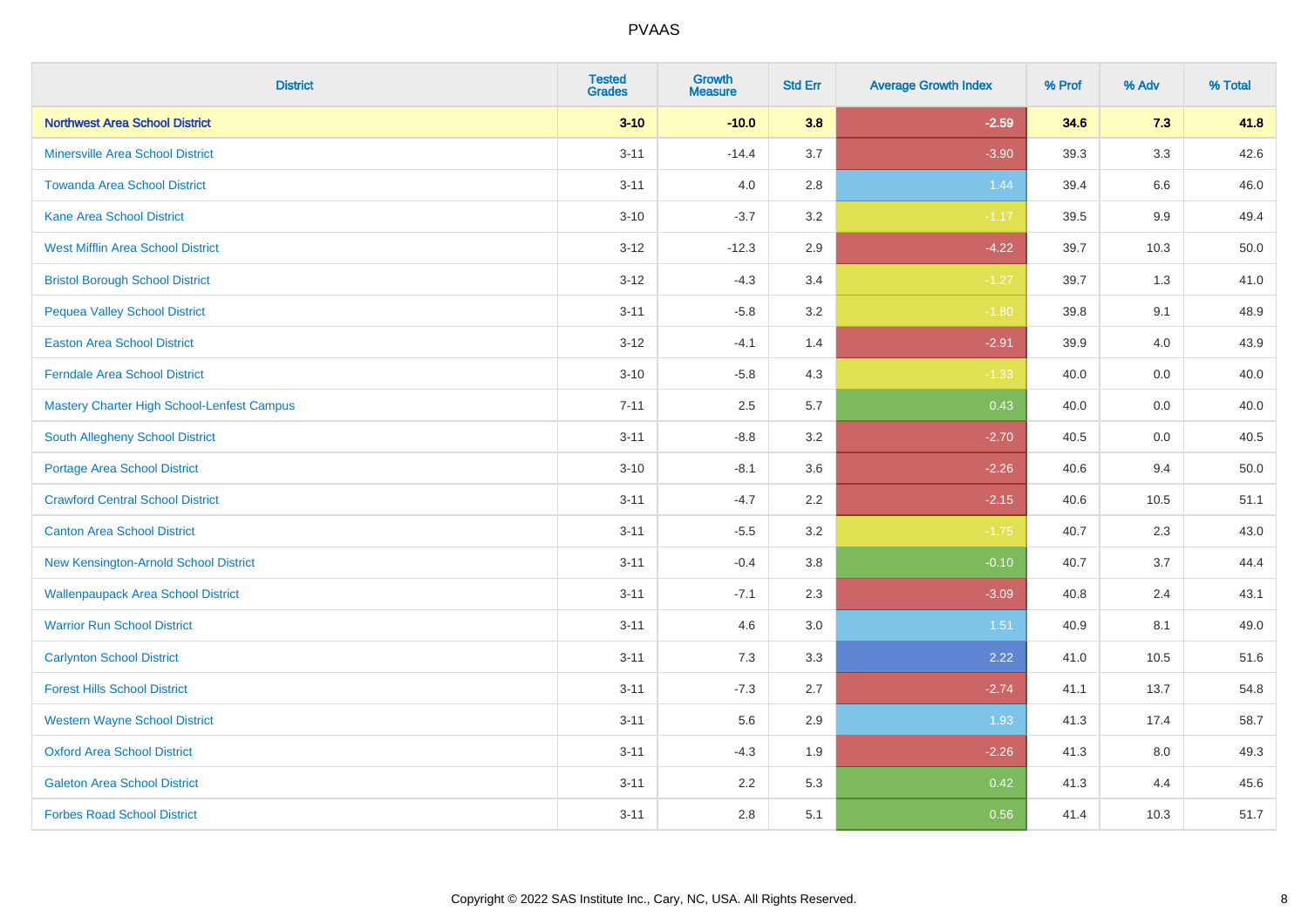| <b>District</b>                                         | <b>Tested</b><br><b>Grades</b> | <b>Growth</b><br><b>Measure</b> | <b>Std Err</b> | <b>Average Growth Index</b> | % Prof | % Adv   | % Total |
|---------------------------------------------------------|--------------------------------|---------------------------------|----------------|-----------------------------|--------|---------|---------|
| <b>Northwest Area School District</b>                   | $3 - 10$                       | $-10.0$                         | 3.8            | $-2.59$                     | 34.6   | 7.3     | 41.8    |
| <b>Ringgold School District</b>                         | $3 - 11$                       | $-14.7$                         | 2.4            | $-6.04$                     | 41.5   | 7.9     | 49.4    |
| <b>Solanco School District</b>                          | $3 - 11$                       | $-11.0$                         | 2.0            | $-5.55$                     | 41.6   | 4.5     | 46.1    |
| North Schuylkill School District                        | $3 - 11$                       | $-1.0$                          | 2.4            | $-0.42$                     | 41.8   | 5.1     | 46.8    |
| Penns Valley Area School District                       | $3 - 12$                       | 14.0                            | 2.9            | 4.80                        | 41.9   | 23.1    | 65.0    |
| <b>Muncy School District</b>                            | $3 - 11$                       | $-8.1$                          | 3.7            | $-2.21$                     | 42.0   | $3.8\,$ | 45.8    |
| <b>Berwick Area School District</b>                     | $3 - 11$                       | $-9.3$                          | 2.6            | $-3.59$                     | 42.1   | 5.5     | 47.6    |
| Pennsylvania Distance Learning Charter School           | $3 - 12$                       | 9.3                             | 4.2            | 2.22                        | 42.2   | 3.1     | 45.3    |
| <b>Pine Grove Area School District</b>                  | $3 - 11$                       | $-7.7$                          | 2.9            | $-2.66$                     | 42.3   | 7.7     | 50.0    |
| <b>Reach Cyber Charter School</b>                       | $3 - 11$                       | 8.1                             | 4.7            | 1.72                        | 42.4   | 4.6     | 47.0    |
| Mifflinburg Area School District                        | $3 - 11$                       | $-15.8$                         | 2.5            | $-6.30$                     | 42.4   | 4.0     | 46.4    |
| <b>Curwensville Area School District</b>                | $3 - 11$                       | $-27.9$                         | 4.1            | $-6.72$                     | 42.5   | 4.1     | 46.6    |
| <b>Governor Mifflin School District</b>                 | $3 - 11$                       | 4.1                             | 1.8            | 2.33                        | 42.5   | $7.2\,$ | 49.7    |
| <b>Butler Area School District</b>                      | $3 - 11$                       | $-6.5$                          | 1.5            | $-4.26$                     | 42.5   | 9.4     | 51.9    |
| California Area School District                         | $3 - 10$                       | $-7.3$                          | 3.6            | $-2.02$                     | 42.6   | 9.8     | 52.5    |
| <b>Northwestern School District</b>                     | $3 - 11$                       | $-24.9$                         | 3.5            | $-7.13$                     | 42.6   | 2.9     | 45.6    |
| <b>Wattsburg Area School District</b>                   | $3 - 11$                       | 6.5                             | 2.7            | 2.43                        | 42.7   | 7.6     | 50.3    |
| <b>Chambersburg Area School District</b>                | $3 - 11$                       | $-9.5$                          | 1.3            | $-7.20$                     | 42.7   | 8.6     | 51.4    |
| <b>Agora Cyber Charter School</b>                       | $3 - 11$                       | 5.8                             | 2.6            | 2.28                        | 42.8   | 6.6     | 49.4    |
| <b>Union City Area School District</b>                  | $3 - 12$                       | $-10.2$                         | 3.6            | $-2.87$                     | 42.9   | 3.2     | 46.0    |
| <b>Claysburg-Kimmel School District</b>                 | $3 - 11$                       | $-5.7$                          | 4.0            | $-1.42$                     | 42.9   | 8.2     | 51.0    |
| Center For Student Learning Charter School At Pennsbury | $6 - 12$                       | $-2.9$                          | 6.1            | $-0.47$                     | 42.9   | $0.0\,$ | 42.9    |
| <b>Hanover Area School District</b>                     | $3 - 11$                       | 2.2                             | 4.6            | 0.48                        | 42.9   | 5.7     | 48.6    |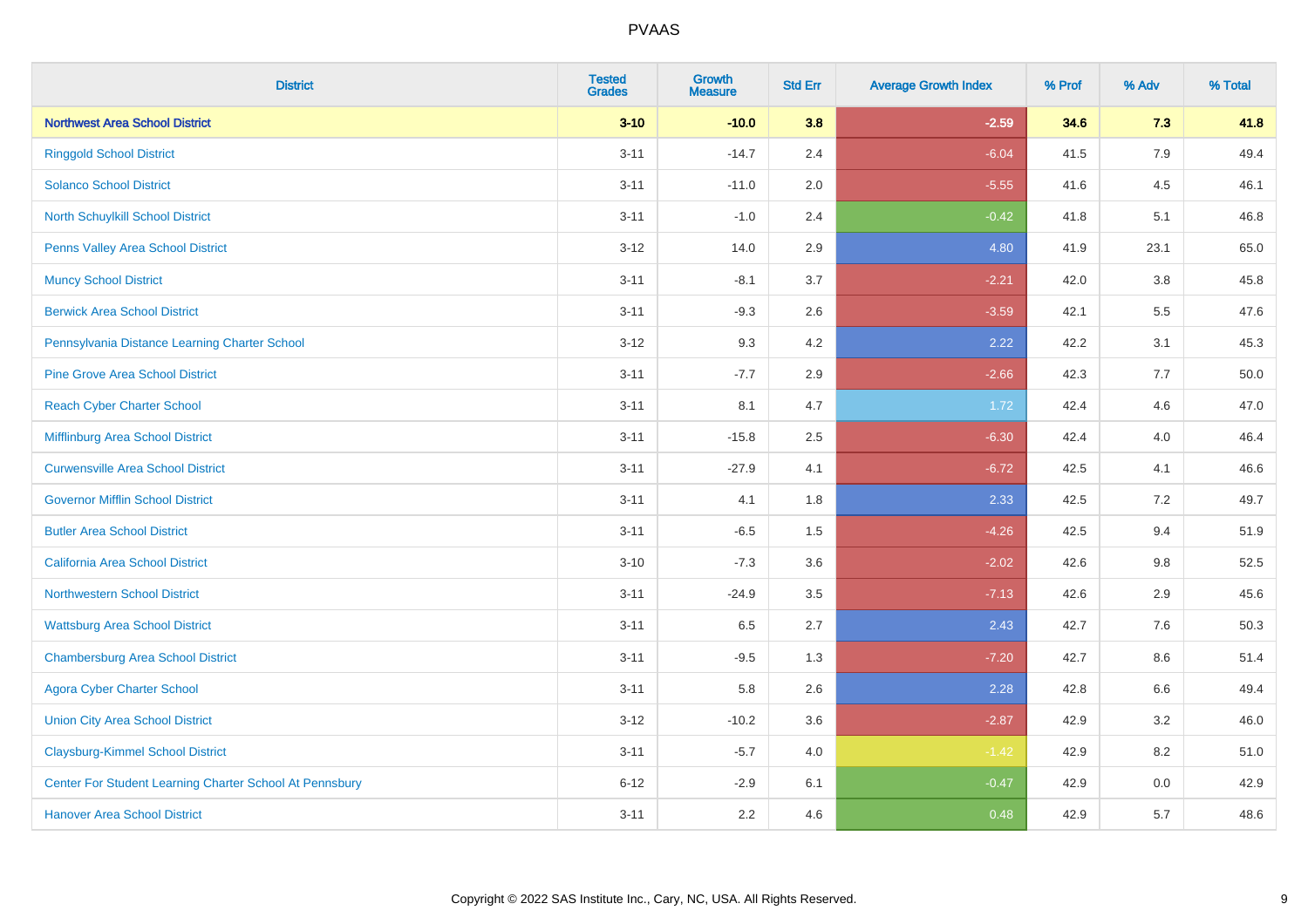| <b>District</b>                                | <b>Tested</b><br><b>Grades</b> | <b>Growth</b><br><b>Measure</b> | <b>Std Err</b> | <b>Average Growth Index</b> | % Prof | % Adv   | % Total |
|------------------------------------------------|--------------------------------|---------------------------------|----------------|-----------------------------|--------|---------|---------|
| <b>Northwest Area School District</b>          | $3 - 10$                       | $-10.0$                         | 3.8            | $-2.59$                     | 34.6   | 7.3     | 41.8    |
| <b>Monessen City School District</b>           | $3 - 10$                       | 8.3                             | 4.5            | 1.85                        | 42.9   | $2.9\,$ | 45.7    |
| <b>Clearfield Area School District</b>         | $3 - 10$                       | $-9.4$                          | 2.6            | $-3.56$                     | 43.0   | 3.1     | 46.1    |
| <b>Riverside School District</b>               | $3 - 11$                       | $-3.2$                          | 3.0            | $-1.09$                     | 43.0   | 9.0     | 52.0    |
| Meyersdale Area School District                | $3 - 11$                       | 4.2                             | 4.0            | 1.07                        | 43.1   | 6.9     | 50.0    |
| <b>Purchase Line School District</b>           | $3 - 12$                       | 1.7                             | 3.5            | 0.47                        | 43.1   | 5.4     | 48.5    |
| <b>Oley Valley School District</b>             | $3 - 11$                       | $-0.4$                          | 2.8            | $-0.15$                     | 43.1   | 12.9    | 56.0    |
| <b>Troy Area School District</b>               | $3 - 10$                       | $-4.3$                          | 3.4            | $-1.26$                     | 43.2   | 5.7     | 48.9    |
| <b>Benton Area School District</b>             | $3 - 10$                       | $-9.7$                          | 4.5            | $-2.18$                     | 43.2   | 5.4     | 48.6    |
| <b>Titusville Area School District</b>         | $3 - 11$                       | $-13.2$                         | 2.6            | $-4.99$                     | 43.2   | 4.8     | 48.0    |
| <b>Hamburg Area School District</b>            | $3 - 11$                       | 8.9                             | 2.5            | 3.63                        | 43.5   | 8.2     | 51.7    |
| <b>Freedom Area School District</b>            | $3 - 11$                       | $-7.1$                          | 3.0            | $-2.37$                     | 43.8   | 4.2     | 47.9    |
| Jefferson-Morgan School District               | $3 - 10$                       | $-9.9$                          | 4.2            | $-2.35$                     | 43.8   | 4.2     | 47.9    |
| <b>MaST Community Charter School</b>           | $3 - 10$                       | $-4.1$                          | 2.7            | $-1.52$                     | 44.0   | 9.5     | 53.4    |
| <b>Pottsgrove School District</b>              | $3 - 11$                       | 2.8                             | 2.0            | 1.35                        | 44.0   | 10.0    | 53.9    |
| <b>Williamsport Area School District</b>       | $3 - 11$                       | 1.9                             | 1.8            | 1.04                        | 44.1   | 12.8    | 56.9    |
| <b>Forest City Regional School District</b>    | $3 - 12$                       | $-6.0$                          | 3.0            | $-1.96$                     | 44.1   | $0.0\,$ | 44.1    |
| <b>Bentworth School District</b>               | $3 - 11$                       | 5.7                             | 3.2            | 1.75                        | 44.2   | 19.5    | 63.6    |
| <b>Bangor Area School District</b>             | $3-12$                         | $-0.9$                          | 2.0            | $-0.43$                     | 44.3   | 4.7     | 49.0    |
| <b>Mastery Charter School - Hardy Williams</b> | $3 - 11$                       | 11.4                            | 3.4            | 3.33                        | 44.3   | 5.7     | 50.0    |
| Juniata Valley School District                 | $3 - 11$                       | $-3.9$                          | 3.5            | $-1.10$                     | 44.4   | 3.5     | 47.8    |
| Oil City Area School District                  | $3 - 11$                       | $-2.9$                          | 2.6            | $-1.08$                     | 44.4   | 5.8     | 50.2    |
| <b>Somerset Area School District</b>           | $3 - 11$                       | $-4.4$                          | 2.3            | $-1.93$                     | 44.4   | 14.9    | 59.3    |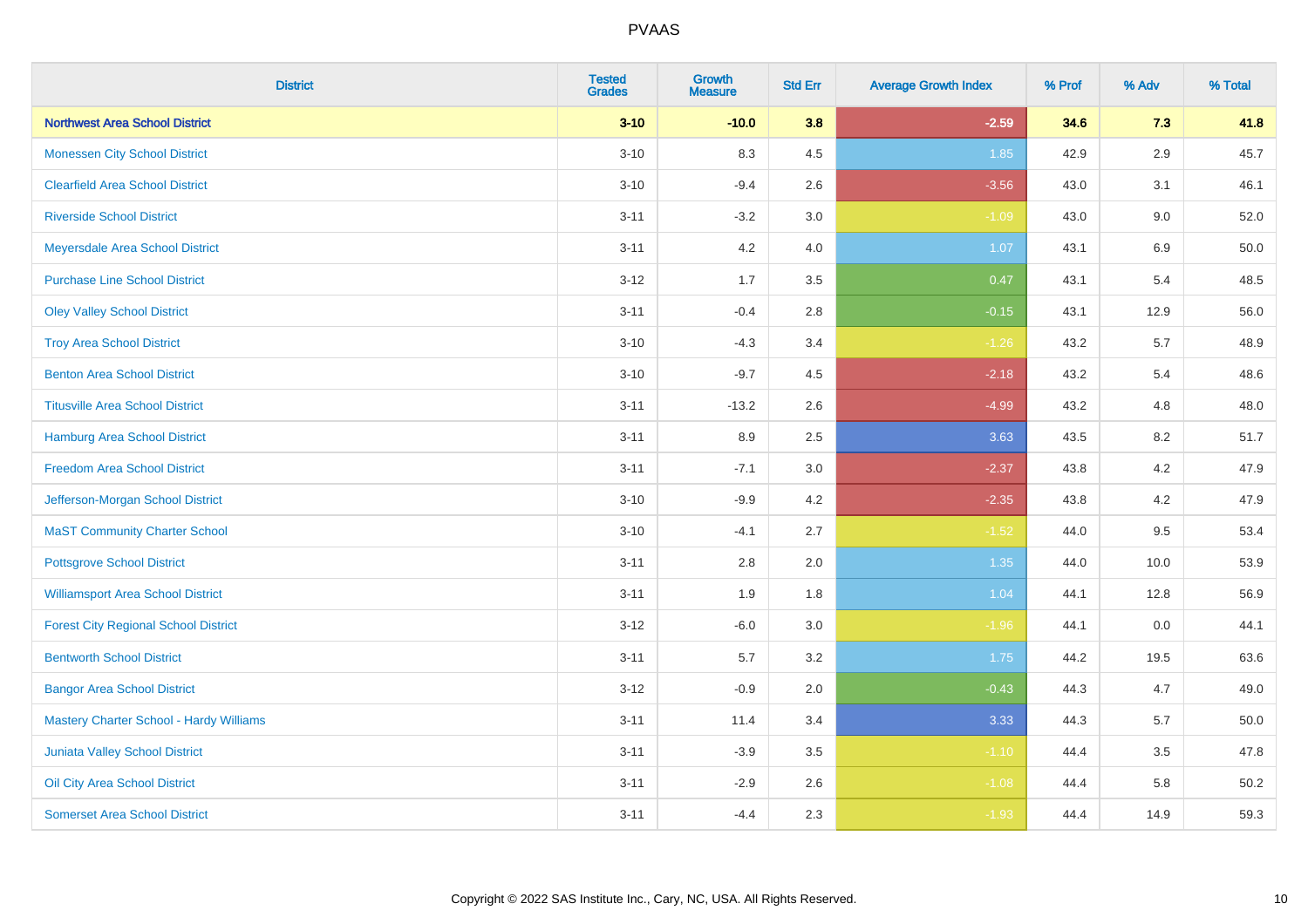| <b>District</b>                           | <b>Tested</b><br><b>Grades</b> | <b>Growth</b><br><b>Measure</b> | <b>Std Err</b> | <b>Average Growth Index</b> | % Prof | % Adv | % Total |
|-------------------------------------------|--------------------------------|---------------------------------|----------------|-----------------------------|--------|-------|---------|
| <b>Northwest Area School District</b>     | $3 - 10$                       | $-10.0$                         | 3.8            | $-2.59$                     | 34.6   | 7.3   | 41.8    |
| <b>Highlands School District</b>          | $3 - 11$                       | $-7.4$                          | 2.7            | $-2.76$                     | 44.4   | 3.7   | 48.2    |
| <b>Tamaqua Area School District</b>       | $3 - 12$                       | $-8.2$                          | 2.5            | $-3.24$                     | 44.5   | 1.9   | 46.4    |
| <b>Montoursville Area School District</b> | $3 - 12$                       | 10.8                            | 2.5            | 4.24                        | 44.6   | 20.1  | 64.8    |
| <b>Blue Ridge School District</b>         | $3 - 11$                       | $-0.5$                          | 3.6            | $-0.12$                     | 44.6   | 3.1   | 47.7    |
| <b>Chichester School District</b>         | $3 - 11$                       | $-2.7$                          | 2.3            | $-1.17$                     | 44.6   | 6.6   | 51.2    |
| <b>Bethlehem Area School District</b>     | $3 - 11$                       | 9.3                             | 1.1            | 8.15                        | 44.7   | 12.0  | 56.7    |
| <b>Keystone Central School District</b>   | $3 - 11$                       | $-5.1$                          | 2.0            | $-2.46$                     | 44.7   | 4.6   | 49.4    |
| <b>Pottsville Area School District</b>    | $3 - 12$                       | 4.4                             | 2.3            | 1.94                        | 44.8   | 5.4   | 50.2    |
| <b>Laurel Highlands School District</b>   | $3 - 11$                       | 4.3                             | 2.4            | 1.81                        | 44.9   | 9.6   | 54.5    |
| <b>Tunkhannock Area School District</b>   | $3 - 11$                       | 2.3                             | 2.2            | 1.01                        | 44.9   | 9.6   | 54.6    |
| <b>Upper Darby School District</b>        | $3 - 12$                       | 6.9                             | 1.5            | 4.62                        | 45.0   | 6.7   | 51.7    |
| <b>Hazleton Area School District</b>      | $3 - 11$                       | 9.6                             | 1.4            | 6.77                        | 45.0   | 7.8   | 52.9    |
| <b>Homer-Center School District</b>       | $3 - 11$                       | 9.7                             | 3.6            | 2.70                        | 45.1   | 17.2  | 62.3    |
| <b>Tuscarora School District</b>          | $3 - 11$                       | $-0.6$                          | 2.3            | $-0.27$                     | 45.1   | 8.1   | 53.2    |
| <b>Mid Valley School District</b>         | $3 - 10$                       | $-1.7$                          | 3.0            | $-0.55$                     | 45.1   | 7.8   | 52.9    |
| <b>Mount Carmel Area School District</b>  | $3 - 11$                       | $-0.6$                          | 3.1            | $-0.18$                     | 45.3   | 2.1   | 47.4    |
| Gettysburg Area School District           | $3 - 11$                       | $-4.0$                          | 2.1            | $-1.89$                     | 45.3   | 14.0  | 59.3    |
| <b>Milton Area School District</b>        | $3 - 11$                       | $-8.7$                          | 2.5            | $-3.52$                     | 45.4   | 6.9   | 52.3    |
| <b>Clarion Area School District</b>       | $3 - 11$                       | 10.3                            | 4.1            | 2.51                        | 45.4   | 14.6  | 60.0    |
| <b>Connellsville Area School District</b> | $3 - 11$                       | 6.1                             | 2.0            | 3.05                        | 45.4   | 7.8   | 53.2    |
| South Williamsport Area School District   | $3 - 10$                       | $-5.7$                          | 2.5            | $-2.30$                     | 45.5   | 4.5   | 50.0    |
| <b>Scranton School District</b>           | $3 - 12$                       | $-2.9$                          | 2.4            | $-1.22$                     | 45.6   | 3.6   | 49.1    |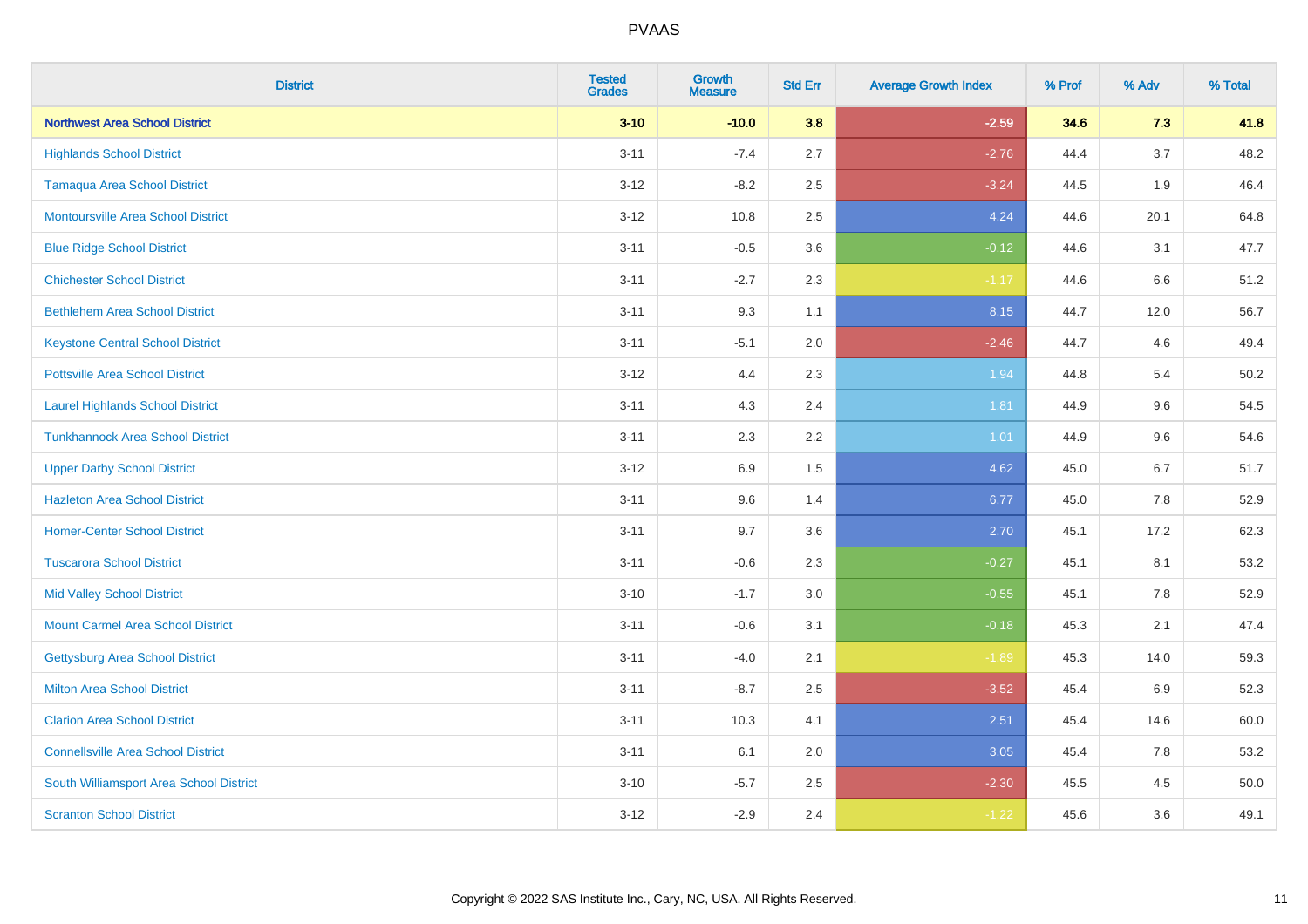| <b>District</b>                                 | <b>Tested</b><br><b>Grades</b> | <b>Growth</b><br><b>Measure</b> | <b>Std Err</b> | <b>Average Growth Index</b> | % Prof | % Adv   | % Total |
|-------------------------------------------------|--------------------------------|---------------------------------|----------------|-----------------------------|--------|---------|---------|
| <b>Northwest Area School District</b>           | $3 - 10$                       | $-10.0$                         | 3.8            | $-2.59$                     | 34.6   | 7.3     | 41.8    |
| Renaissance Academy Charter School              | $3 - 11$                       | 8.3                             | 3.3            | 2.54                        | 45.6   | 22.8    | 68.4    |
| <b>Hatboro-Horsham School District</b>          | $3 - 11$                       | $-12.8$                         | 1.7            | $-7.47$                     | 45.6   | 7.2     | 52.8    |
| <b>Ridley School District</b>                   | $3 - 12$                       | 10.0                            | 1.6            | 6.10                        | 45.6   | 8.2     | 53.8    |
| Pocono Mountain School District                 | $3 - 12$                       | 6.8                             | 1.5            | 4.62                        | 45.8   | 5.0     | 50.7    |
| East Stroudsburg Area School District           | $3 - 11$                       | 0.1                             | 1.6            | 0.05                        | 45.8   | 7.8     | 53.6    |
| <b>City CHS</b>                                 | $10 - 11$                      | 13.6                            | 2.7            | 5.12                        | 45.8   | 3.0     | 48.8    |
| <b>Bradford Area School District</b>            | $3 - 12$                       | $-9.3$                          | 2.4            | $-3.87$                     | 45.8   | 8.3     | 54.2    |
| <b>Cheltenham School District</b>               | $3 - 11$                       | $-1.4$                          | 2.1            | $-0.67$                     | 46.1   | 10.0    | 56.1    |
| <b>Elk Lake School District</b>                 | $3 - 11$                       | $-4.0$                          | 3.3            | $-1.23$                     | 46.2   | 3.3     | 49.4    |
| <b>Salisbury Township School District</b>       | $3 - 11$                       | 6.3                             | 3.6            | 1.77                        | 46.2   | 6.6     | 52.8    |
| <b>Eastern Lancaster County School District</b> | $3 - 12$                       | 4.5                             | 2.2            | 2.09                        | 46.3   | 11.4    | 57.6    |
| Pennsylvania Cyber Charter School               | $3 - 11$                       | 11.6                            | 1.5            | 7.54                        | 46.3   | 5.0     | 51.3    |
| Lehigh Valley Academy Regional Charter School   | $3 - 11$                       | 0.7                             | 2.3            | 0.32                        | 46.3   | $5.0\,$ | 51.4    |
| <b>Middletown Area School District</b>          | $3 - 11$                       | $-5.3$                          | 2.6            | $-2.05$                     | 46.4   | 5.3     | 51.7    |
| <b>Warwick School District</b>                  | $3 - 11$                       | 5.2                             | 1.9            | 2.76                        | 46.4   | 17.0    | 63.3    |
| <b>Blue Mountain School District</b>            | $3 - 10$                       | $-5.8$                          | 2.3            | $-2.56$                     | 46.6   | 8.5     | 55.1    |
| <b>Chestnut Ridge School District</b>           | $3 - 12$                       | $-3.4$                          | 2.9            | $-1.17$                     | 46.6   | 5.8     | 52.4    |
| Penn-Delco School District                      | $3 - 11$                       | $-6.8$                          | 1.9            | $-3.51$                     | 46.6   | 3.2     | 49.8    |
| <b>Interboro School District</b>                | $3 - 12$                       | $-7.3$                          | 2.1            | $-3.43$                     | 46.6   | 4.8     | 51.4    |
| Jeannette City School District                  | $3 - 11$                       | $-4.3$                          | 3.8            | $-1.13$                     | 46.7   | 7.5     | 54.2    |
| <b>Montrose Area School District</b>            | $3 - 10$                       | $-5.5$                          | 3.0            | $-1.82$                     | 46.7   | 5.4     | 52.2    |
| <b>Pennridge School District</b>                | $3 - 10$                       | $-16.8$                         | 1.4            | $-11.59$                    | 46.8   | 8.0     | 54.9    |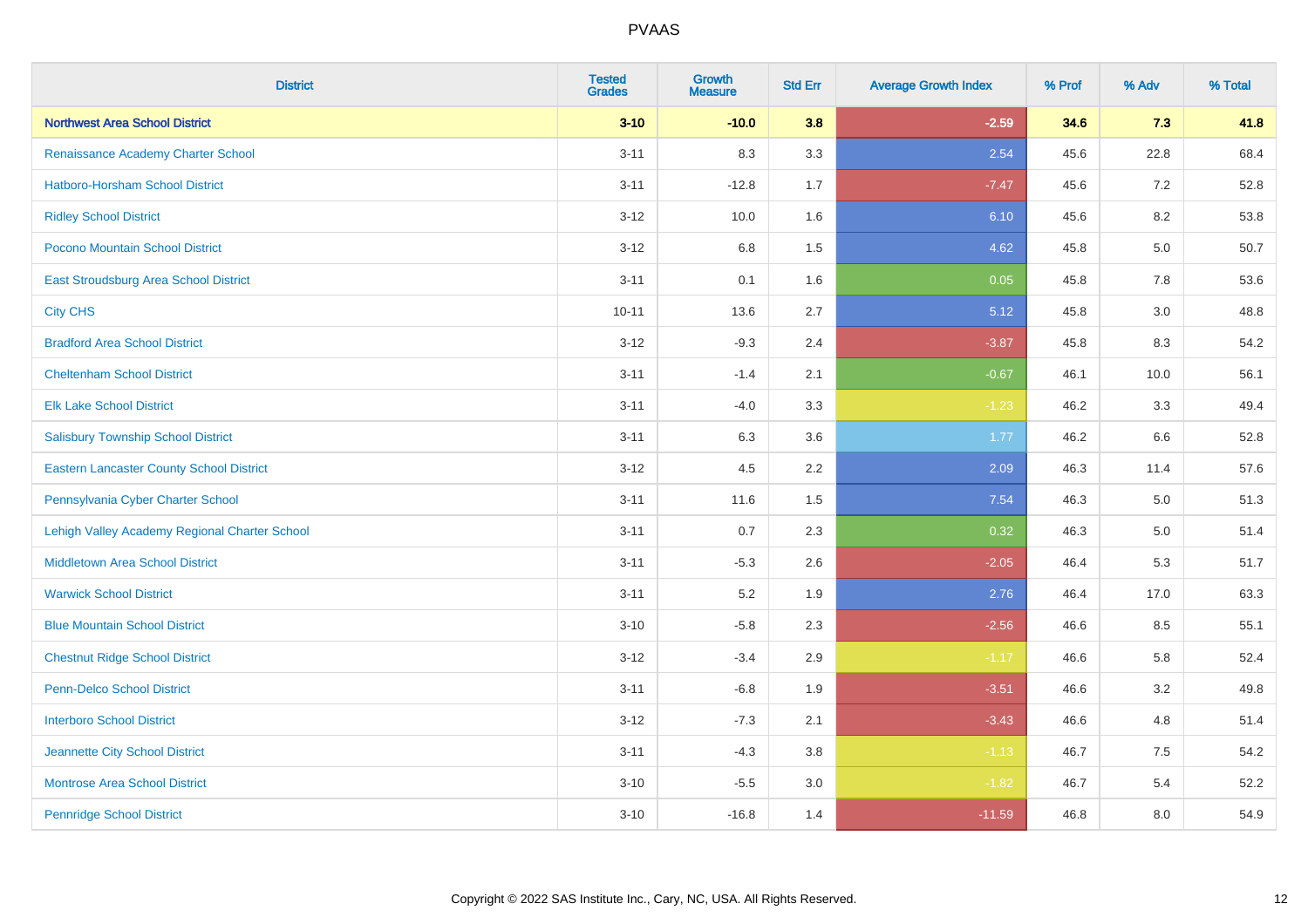| <b>District</b>                                    | <b>Tested</b><br><b>Grades</b> | <b>Growth</b><br><b>Measure</b> | <b>Std Err</b> | <b>Average Growth Index</b> | % Prof | % Adv   | % Total |
|----------------------------------------------------|--------------------------------|---------------------------------|----------------|-----------------------------|--------|---------|---------|
| <b>Northwest Area School District</b>              | $3 - 10$                       | $-10.0$                         | 3.8            | $-2.59$                     | 34.6   | 7.3     | 41.8    |
| <b>Athens Area School District</b>                 | $3 - 11$                       | 1.6                             | 2.5            | 0.64                        | 46.9   | $7.6\,$ | 54.5    |
| <b>Jersey Shore Area School District</b>           | $3 - 11$                       | 0.5                             | 2.6            | 0.21                        | 47.1   | 9.2     | 56.2    |
| <b>Mifflin County School District</b>              | $3 - 11$                       | 9.1                             | 1.7            | 5.49                        | 47.1   | 6.7     | 53.8    |
| <b>West Branch Area School District</b>            | $3 - 11$                       | 0.2                             | 3.8            | 0.05                        | 47.2   | 1.9     | 49.1    |
| <b>Penncrest School District</b>                   | $3 - 11$                       | 5.7                             | 2.2            | 2.57                        | 47.2   | 7.1     | 54.3    |
| <b>Commonwealth Charter Academy Charter School</b> | $3 - 10$                       | 9.1                             | 1.9            | 4.90                        | 47.2   | 9.1     | 56.3    |
| <b>New Foundations Charter School</b>              | $3 - 11$                       | 5.4                             | 2.2            | 2.41                        | 47.2   | 2.5     | 49.8    |
| <b>Cornwall-Lebanon School District</b>            | $3 - 11$                       | 8.3                             | 1.6            | 5.08                        | 47.2   | 8.4     | 55.6    |
| Northern Cambria School District                   | $3 - 11$                       | 10.0                            | 3.3            | 3.04                        | 47.4   | 5.1     | 52.6    |
| <b>Cranberry Area School District</b>              | $3 - 12$                       | 9.2                             | 3.0            | 3.04                        | 47.5   | 10.2    | 57.6    |
| <b>Greensburg Salem School District</b>            | $3 - 11$                       | $-4.4$                          | 2.4            | $-1.88$                     | 47.6   | 4.9     | 52.4    |
| Indiana Area School District                       | $3 - 11$                       | $-5.3$                          | 2.3            | $-2.28$                     | 47.6   | 18.4    | 66.1    |
| <b>Bellefonte Area School District</b>             | $3 - 11$                       | $-0.4$                          | 2.2            | $-0.17$                     | 47.6   | 10.6    | 58.2    |
| Altoona Area School District                       | $3 - 12$                       | 3.3                             | 1.6            | 1.99                        | 47.7   | 8.2     | 55.9    |
| <b>Susquenita School District</b>                  | $3 - 11$                       | $-0.1$                          | 2.8            | $-0.01$                     | 47.7   | 10.1    | 57.8    |
| <b>North Star School District</b>                  | $3 - 11$                       | $-8.7$                          | 3.5            | $-2.51$                     | 47.8   | $6.0\,$ | 53.7    |
| <b>Spring Cove School District</b>                 | $3 - 11$                       | 3.4                             | 2.5            | 1.33                        | 47.8   | 12.7    | 60.4    |
| <b>Leechburg Area School District</b>              | $3 - 11$                       | 4.4                             | 4.0            | 1.09                        | 47.8   | 19.6    | 67.4    |
| Southern Tioga School District                     | $3 - 11$                       | $-11.5$                         | 2.7            | $-4.25$                     | 47.8   | 6.4     | 54.3    |
| <b>Panther Valley School District</b>              | $3 - 12$                       | $-0.6$                          | 3.3            | $-0.19$                     | 47.9   | 4.3     | 52.1    |
| <b>Stroudsburg Area School District</b>            | $3 - 11$                       | 5.5                             | 1.9            | 2.88                        | 48.1   | 4.2     | 52.3    |
| <b>Conemaugh Valley School District</b>            | $3 - 12$                       | $-3.2$                          | 4.1            | $-0.78$                     | 48.2   | 5.6     | 53.7    |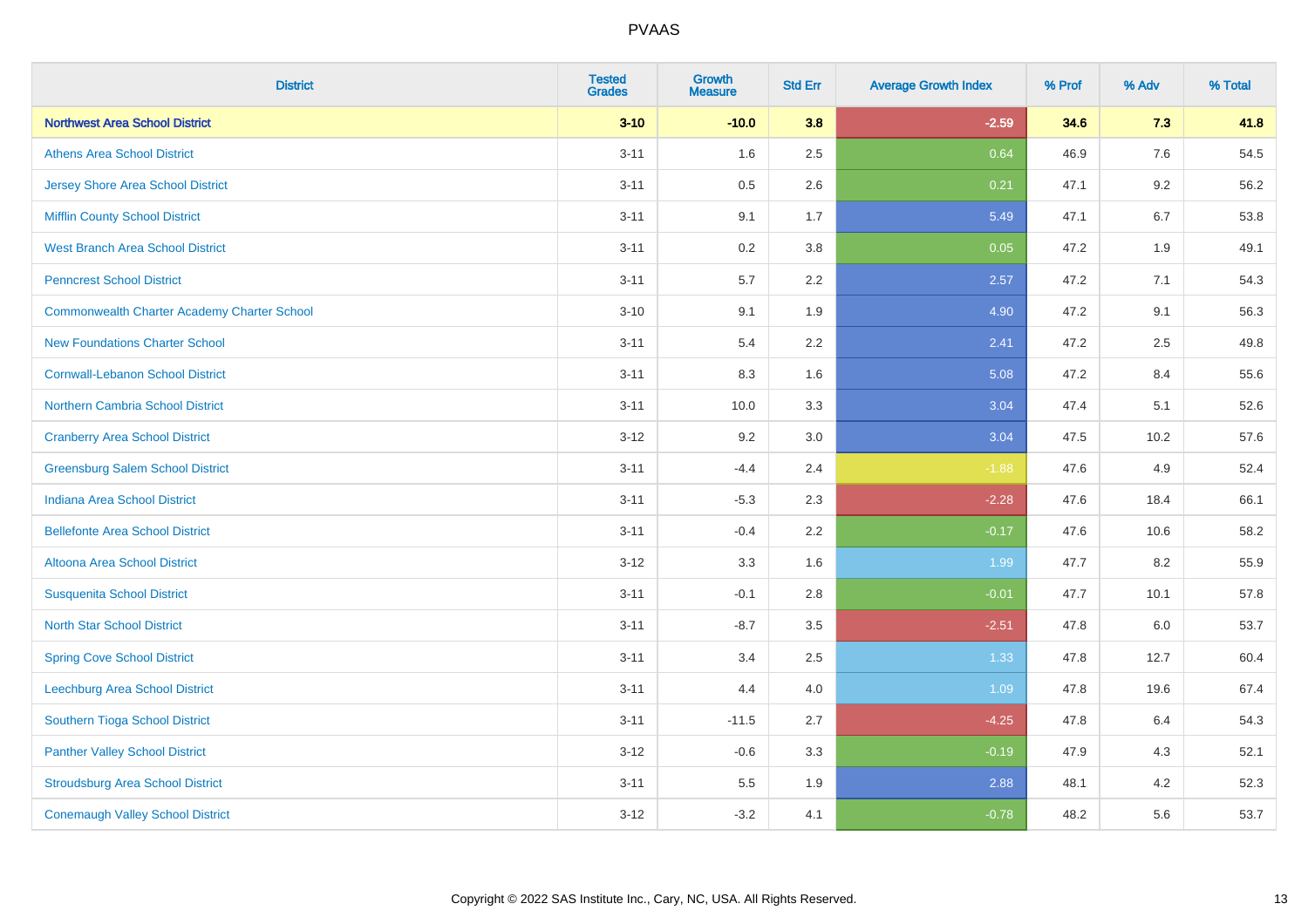| <b>District</b>                                | <b>Tested</b><br><b>Grades</b> | <b>Growth</b><br><b>Measure</b> | <b>Std Err</b> | <b>Average Growth Index</b> | % Prof | % Adv | % Total |
|------------------------------------------------|--------------------------------|---------------------------------|----------------|-----------------------------|--------|-------|---------|
| <b>Northwest Area School District</b>          | $3 - 10$                       | $-10.0$                         | 3.8            | $-2.59$                     | 34.6   | 7.3   | 41.8    |
| <b>Sharon City School District</b>             | $3 - 11$                       | 4.9                             | 2.6            | 1.87                        | 48.2   | 5.3   | 53.4    |
| <b>Iroquois School District</b>                | $3 - 11$                       | 13.1                            | 3.0            | 4.35                        | 48.2   | 7.8   | 56.0    |
| <b>Franklin Area School District</b>           | $3 - 11$                       | 6.6                             | 2.8            | 2.34                        | 48.2   | 4.5   | 52.7    |
| <b>East Lycoming School District</b>           | $3 - 11$                       | $-6.0$                          | 2.7            | $-2.24$                     | 48.3   | 4.2   | 52.5    |
| <b>Trinity Area School District</b>            | $3 - 11$                       | $-5.4$                          | 2.0            | $-2.71$                     | 48.3   | 11.8  | 60.1    |
| <b>Bald Eagle Area School District</b>         | $3 - 11$                       | $-2.1$                          | 2.7            | $-0.75$                     | 48.4   | 9.4   | 57.7    |
| <b>Bedford Area School District</b>            | $3 - 11$                       | 2.5                             | 2.6            | 0.93                        | 48.5   | 10.0  | 58.5    |
| <b>Fort Leboeuf School District</b>            | $3 - 11$                       | 11.7                            | 2.5            | 4.73                        | 48.5   | 21.1  | 69.6    |
| <b>Moshannon Valley School District</b>        | $3 - 10$                       | $-7.0$                          | 3.4            | $-2.01$                     | 48.5   | 0.0   | 48.5    |
| <b>Lakeland School District</b>                | $3 - 11$                       | 1.1                             | 2.8            | 0.38                        | 48.6   | 3.7   | 52.3    |
| <b>Montgomery Area School District</b>         | $3 - 11$                       | 10.7                            | 3.6            | 2.96                        | 48.7   | 12.4  | 61.1    |
| <b>Wilson Area School District</b>             | $3 - 11$                       | 6.0                             | 2.6            | 2.30                        | 48.7   | 8.5   | 57.2    |
| <b>Saucon Valley School District</b>           | $3 - 11$                       | 14.7                            | 2.5            | 5.98                        | 48.7   | 20.2  | 69.0    |
| <b>Harbor Creek School District</b>            | $3 - 11$                       | $-7.1$                          | 2.7            | $-2.67$                     | 48.8   | 15.2  | 64.0    |
| <b>Berlin Brothersvalley School District</b>   | $3 - 11$                       | 4.0                             | 4.2            | 0.96                        | 48.8   | 14.0  | 62.8    |
| <b>Eastern Lebanon County School District</b>  | $3 - 11$                       | 8.6                             | 2.2            | 3.84                        | 48.8   | 11.4  | 60.3    |
| <b>Ridgway Area School District</b>            | $3 - 11$                       | $-14.5$                         | 4.1            | $-3.56$                     | 49.0   | 9.8   | 58.8    |
| <b>Shaler Area School District</b>             | $3 - 11$                       | $-0.8$                          | 1.9            | $-0.43$                     | 49.1   | 9.6   | 58.7    |
| <b>Brandywine Heights Area School District</b> | $3 - 11$                       | $-4.9$                          | 2.7            | $-1.81$                     | 49.2   | 8.2   | 57.4    |
| <b>Wellsboro Area School District</b>          | $3 - 11$                       | $-12.4$                         | 3.0            | $-4.11$                     | 49.2   | 11.9  | 61.1    |
| <b>Lower Dauphin School District</b>           | $3 - 11$                       | 0.6                             | 1.9            | 0.33                        | 49.2   | 12.6  | 61.8    |
| <b>Brockway Area School District</b>           | $3 - 11$                       | 0.6                             | 3.6            | 0.16                        | 49.2   | 7.7   | 56.9    |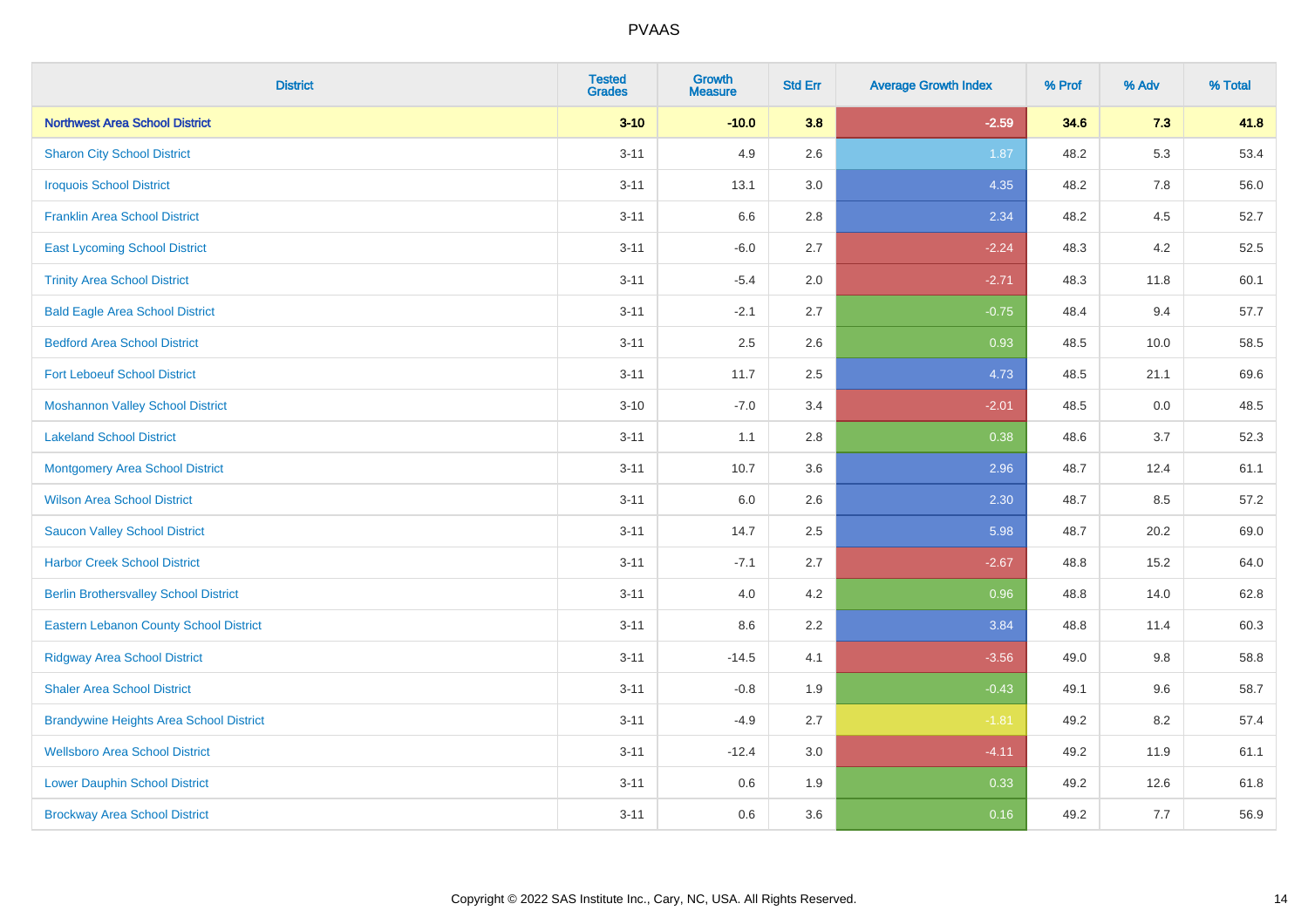| <b>District</b>                                | <b>Tested</b><br><b>Grades</b> | <b>Growth</b><br><b>Measure</b> | <b>Std Err</b> | <b>Average Growth Index</b> | % Prof | % Adv | % Total |
|------------------------------------------------|--------------------------------|---------------------------------|----------------|-----------------------------|--------|-------|---------|
| <b>Northwest Area School District</b>          | $3 - 10$                       | $-10.0$                         | 3.8            | $-2.59$                     | 34.6   | 7.3   | 41.8    |
| <b>Whitehall-Coplay School District</b>        | $3 - 11$                       | 6.1                             | 1.8            | 3.45                        | 49.3   | 7.4   | 56.6    |
| <b>Avella Area School District</b>             | $3 - 12$                       | $-0.3$                          | 4.7            | $-0.05$                     | 49.3   | 14.5  | 63.8    |
| <b>Wyoming Valley West School District</b>     | $3 - 11$                       | $-2.2$                          | 2.4            | $-0.91$                     | 49.4   | 3.0   | 52.4    |
| <b>Susquehanna Community School District</b>   | $3 - 11$                       | $-2.8$                          | 4.2            | $-0.66$                     | 49.4   | 6.9   | 56.3    |
| <b>Riverside Beaver County School District</b> | $3 - 11$                       | $-14.0$                         | 3.0            | $-4.64$                     | 49.4   | 8.8   | 58.2    |
| <b>Mohawk Area School District</b>             | $3 - 11$                       | $-7.5$                          | 3.1            | $-2.45$                     | 49.4   | 11.0  | 60.4    |
| <b>Twin Valley School District</b>             | $3 - 12$                       | $-3.6$                          | 2.1            | $-1.69$                     | 49.6   | 7.1   | 56.8    |
| Schuylkill Haven Area School District          | $3 - 11$                       | $-15.3$                         | 3.1            | $-4.87$                     | 49.7   | 2.4   | 52.1    |
| <b>Moniteau School District</b>                | $3 - 11$                       | $-11.8$                         | 3.3            | $-3.56$                     | 50.0   | 6.3   | 56.3    |
| <b>Waynesboro Area School District</b>         | $3 - 12$                       | $-6.1$                          | 1.9            | $-3.20$                     | 50.0   | 6.8   | 56.8    |
| <b>Apollo-Ridge School District</b>            | $3 - 12$                       | $-4.7$                          | 3.7            | $-1.24$                     | 50.0   | 10.0  | 60.0    |
| <b>Burgettstown Area School District</b>       | $3 - 11$                       | $-2.1$                          | 3.4            | $-0.62$                     | 50.0   | 1.4   | 51.4    |
| South Side Area School District                | $3 - 11$                       | $-1.6$                          | 3.3            | $-0.48$                     | 50.0   | 6.8   | 56.8    |
| <b>Elizabethtown Area School District</b>      | $3 - 12$                       | $-0.9$                          | 1.9            | $-0.47$                     | 50.0   | 11.2  | 61.2    |
| <b>Glendale School District</b>                | $3 - 10$                       | $-0.9$                          | 3.7            | $-0.24$                     | 50.0   | 5.4   | 55.4    |
| Insight PA Cyber Charter School                | $3 - 11$                       | 0.7                             | 5.7            | 0.12                        | 50.0   | 4.8   | 54.8    |
| <b>Oswayo Valley School District</b>           | $3 - 12$                       | 8.5                             | 5.0            | 1.68                        | 50.0   | 16.7  | 66.7    |
| Pen Argyl Area School District                 | $3 - 12$                       | 9.2                             | 2.7            | 3.46                        | 50.0   | 12.6  | 62.6    |
| <b>Greenwood School District</b>               | $3 - 11$                       | 15.9                            | 3.9            | 4.11                        | 50.0   | 25.0  | 75.0    |
| <b>Great Valley School District</b>            | $3 - 11$                       | 15.0                            | 1.9            | 7.98                        | 50.0   | 35.0  | 85.0    |
| <b>Centennial School District</b>              | $3 - 10$                       | 7.1                             | 1.7            | 4.29                        | 50.1   | 8.7   | 58.9    |
| Ambridge Area School District                  | $3 - 12$                       | 9.1                             | 2.6            | 3.46                        | 50.4   | 10.7  | 61.1    |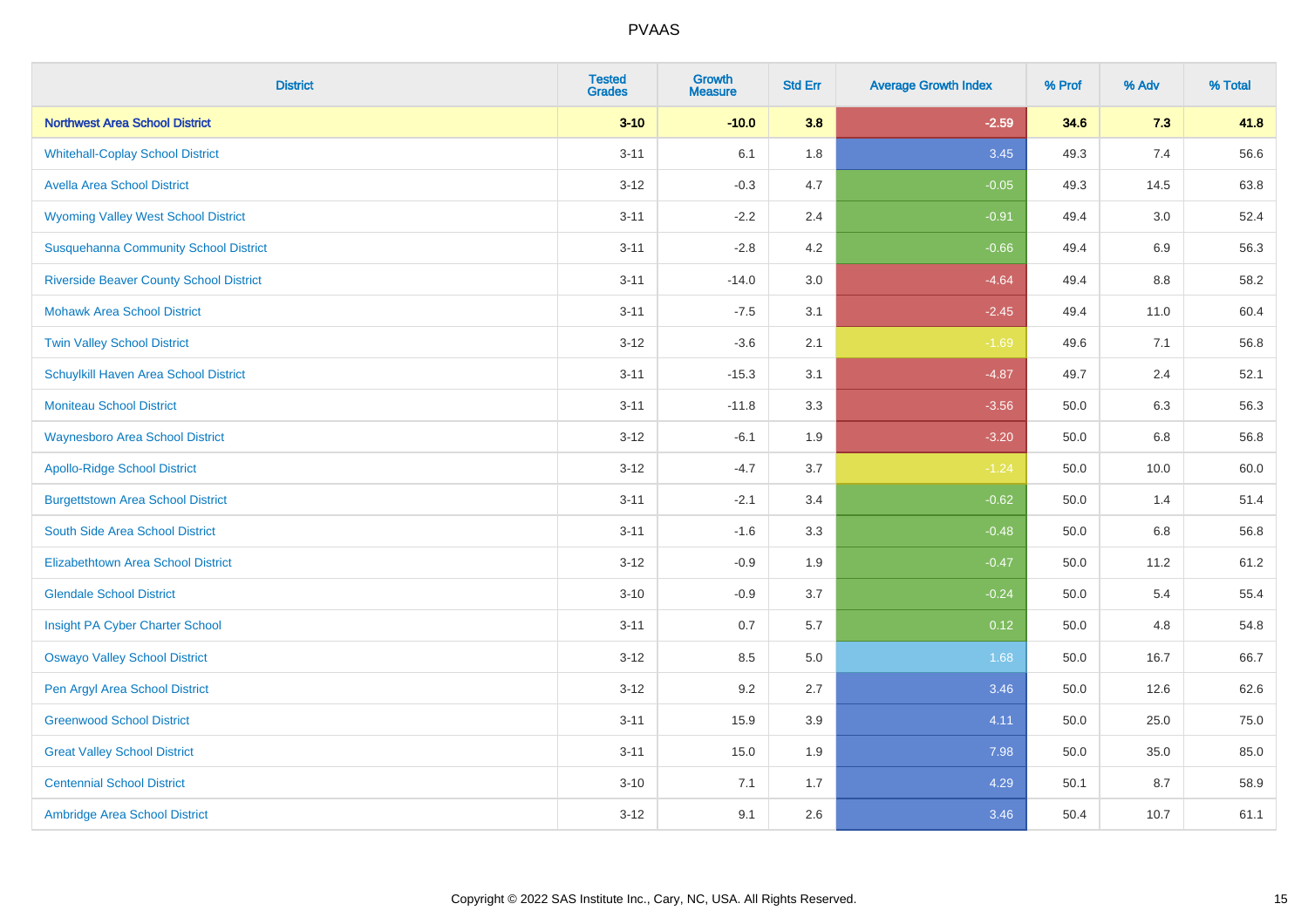| <b>District</b>                          | <b>Tested</b><br><b>Grades</b> | <b>Growth</b><br><b>Measure</b> | <b>Std Err</b> | <b>Average Growth Index</b> | % Prof | % Adv   | % Total |
|------------------------------------------|--------------------------------|---------------------------------|----------------|-----------------------------|--------|---------|---------|
| <b>Northwest Area School District</b>    | $3 - 10$                       | $-10.0$                         | 3.8            | $-2.59$                     | 34.6   | 7.3     | 41.8    |
| Philadelphia Academy Charter School      | $3 - 11$                       | $-8.9$                          | 2.9            | $-3.04$                     | 50.5   | $2.9\,$ | 53.4    |
| <b>Exeter Township School District</b>   | $3 - 11$                       | $-10.4$                         | 1.9            | $-5.44$                     | 50.6   | 2.7     | 53.3    |
| Shenango Area School District            | $3 - 11$                       | $-2.6$                          | 3.3            | $-0.79$                     | 50.6   | 13.9    | 64.6    |
| <b>Keystone School District</b>          | $3 - 11$                       | 3.1                             | 3.3            | 0.94                        | 50.6   | 6.5     | 57.1    |
| <b>Steel Valley School District</b>      | $3 - 11$                       | 6.5                             | 3.4            | 1.89                        | 50.7   | 5.6     | 56.3    |
| <b>Cocalico School District</b>          | $3 - 11$                       | 10.6                            | 2.0            | 5.18                        | 50.8   | 14.1    | 64.8    |
| <b>Yough School District</b>             | $3 - 10$                       | $-6.6$                          | 2.7            | $-2.43$                     | 50.8   | 4.0     | 54.8    |
| <b>Dubois Area School District</b>       | $3 - 11$                       | $-6.2$                          | 2.0            | $-3.07$                     | 50.9   | 13.4    | 64.3    |
| <b>Cambria Heights School District</b>   | $3 - 10$                       | $-4.1$                          | 3.1            | $-1.32$                     | 51.0   | 6.0     | 57.0    |
| Daniel Boone Area School District        | $3 - 12$                       | 5.7                             | 2.0            | 2.88                        | 51.0   | 11.5    | 62.6    |
| <b>Plum Borough School District</b>      | $3 - 11$                       | $-11.3$                         | 2.2            | $-5.19$                     | 51.1   | 9.0     | 60.1    |
| Northeastern York School District        | $3 - 11$                       | 5.9                             | 2.0            | 3.03                        | 51.1   | 16.6    | 67.6    |
| <b>Lehighton Area School District</b>    | $3 - 11$                       | $-1.6$                          | 2.3            | $-0.70$                     | 51.1   | 5.6     | 56.7    |
| <b>Valley Grove School District</b>      | $3 - 10$                       | $-3.7$                          | 3.7            | $-1.01$                     | 51.2   | 6.1     | 57.3    |
| <b>Millville Area School District</b>    | $3 - 12$                       | $-0.9$                          | 4.7            | $-0.18$                     | 51.4   | 5.4     | 56.8    |
| <b>Central Fulton School District</b>    | $3 - 11$                       | $-0.5$                          | 3.5            | $-0.14$                     | 51.4   | 8.6     | 60.0    |
| <b>Newport School District</b>           | $3 - 12$                       | 1.4                             | 3.5            | 0.41                        | 51.5   | 10.3    | 61.8    |
| <b>Armstrong School District</b>         | $3 - 11$                       | 2.6                             | 1.7            | 1.53                        | 51.5   | 6.1     | 57.6    |
| Northern Bedford County School District  | $3 - 11$                       | 16.5                            | 3.6            | 4.58                        | 51.7   | 20.0    | 71.7    |
| <b>Elizabeth Forward School District</b> | $3 - 11$                       | $-8.4$                          | 2.4            | $-3.41$                     | 51.7   | 4.0     | 55.7    |
| <b>Conewago Valley School District</b>   | $3 - 12$                       | $-0.9$                          | 2.0            | $-0.45$                     | 51.7   | 9.6     | 61.3    |
| Millersburg Area School District         | $3 - 11$                       | $6.2\,$                         | 3.8            | 1.63                        | 51.8   | 7.4     | 59.3    |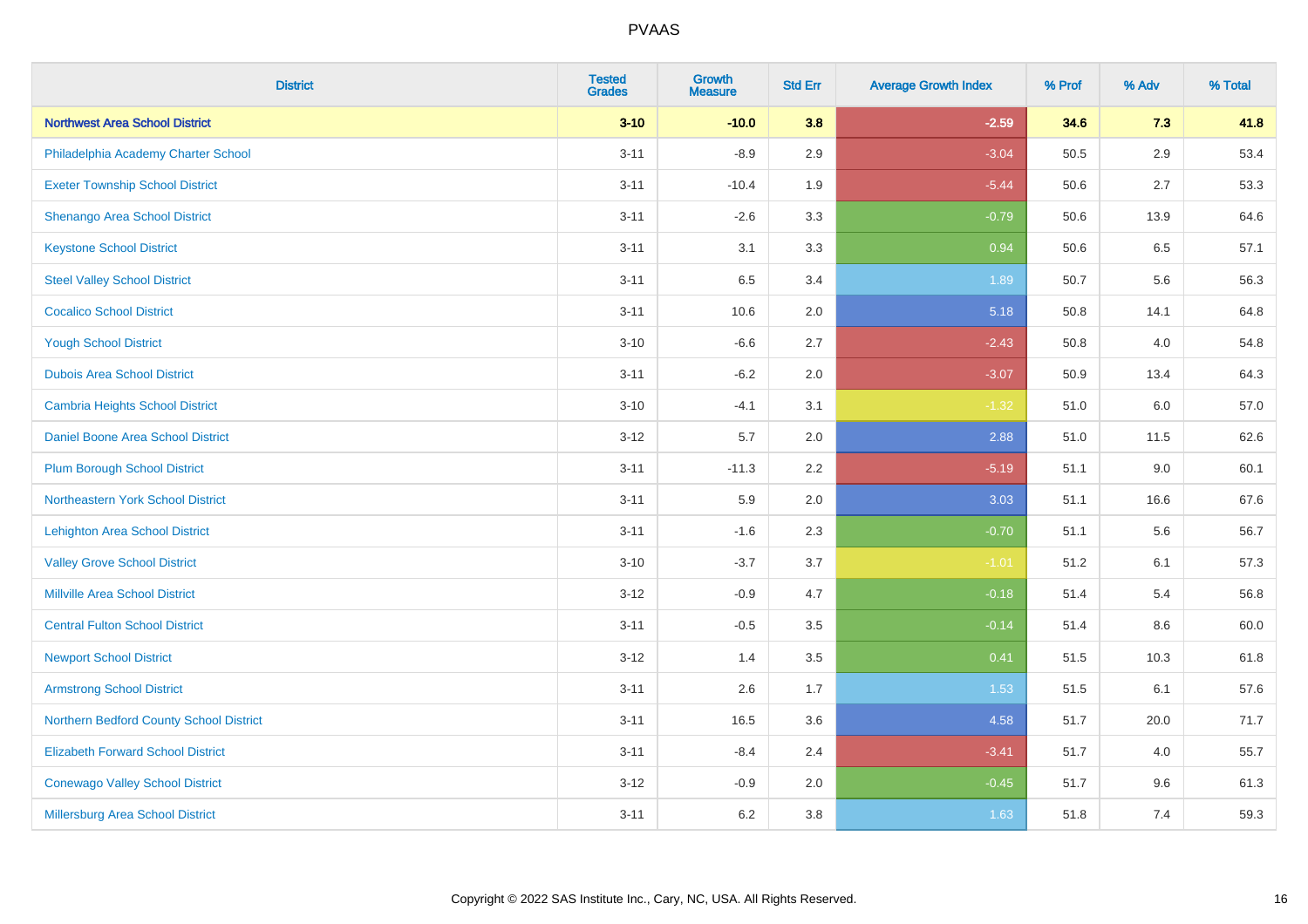| <b>District</b>                             | <b>Tested</b><br><b>Grades</b> | <b>Growth</b><br><b>Measure</b> | <b>Std Err</b> | <b>Average Growth Index</b> | % Prof | % Adv | % Total |
|---------------------------------------------|--------------------------------|---------------------------------|----------------|-----------------------------|--------|-------|---------|
| <b>Northwest Area School District</b>       | $3 - 10$                       | $-10.0$                         | 3.8            | $-2.59$                     | 34.6   | 7.3   | 41.8    |
| <b>Penn Manor School District</b>           | $3 - 11$                       | $-0.4$                          | 1.6            | $-0.25$                     | 51.9   | 12.6  | 64.5    |
| <b>Brentwood Borough School District</b>    | $3 - 11$                       | $-5.3$                          | 3.0            | $-1.72$                     | 52.0   | 6.1   | 58.2    |
| North Pocono School District                | $3 - 11$                       | $-2.3$                          | 3.4            | $-0.68$                     | 52.0   | 16.4  | 68.5    |
| <b>Conrad Weiser Area School District</b>   | $3 - 11$                       | 3.6                             | 2.2            | 1.63                        | 52.1   | 2.1   | 54.2    |
| <b>Reynolds School District</b>             | $3 - 10$                       | 0.5                             | 3.4            | 0.16                        | 52.1   | 7.0   | 59.2    |
| Octorara Area School District               | $3 - 11$                       | 9.1                             | 2.4            | 3.82                        | 52.1   | 8.5   | 60.6    |
| <b>Gateway School District</b>              | $3 - 11$                       | 0.8                             | 2.2            | 0.38                        | 52.1   | 13.8  | 65.9    |
| <b>Dover Area School District</b>           | $3 - 12$                       | 6.0                             | 2.1            | 2.94                        | 52.2   | 6.0   | 58.2    |
| <b>Sayre Area School District</b>           | $3 - 11$                       | 11.2                            | 3.5            | $3.20$                      | 52.2   | 7.5   | 59.7    |
| <b>Hanover Public School District</b>       | $3 - 11$                       | 5.2                             | 2.8            | 1.83                        | 52.2   | 14.4  | 66.7    |
| <b>Wayne Highlands School District</b>      | $3 - 11$                       | 7.8                             | 2.4            | 3.23                        | 52.3   | 13.1  | 65.4    |
| Northampton Area School District            | $3 - 11$                       | 4.0                             | 1.6            | 2.51                        | 52.3   | 10.8  | 63.1    |
| <b>Kennett Consolidated School District</b> | $3 - 11$                       | 4.8                             | 1.8            | 2.61                        | 52.5   | 10.7  | 63.2    |
| <b>Wilson School District</b>               | $3 - 12$                       | 8.8                             | 1.5            | 5.96                        | 52.6   | 14.6  | 67.2    |
| <b>Mount Pleasant Area School District</b>  | $3 - 11$                       | $-5.0$                          | 2.6            | $-1.93$                     | 52.6   | 0.0   | 52.6    |
| <b>Old Forge School District</b>            | $3 - 12$                       | $-5.9$                          | 3.4            | $-1.73$                     | 52.9   | 7.1   | 60.0    |
| <b>Line Mountain School District</b>        | $3 - 11$                       | 4.1                             | 3.2            | 1.27                        | 52.9   | 9.2   | 62.1    |
| <b>Haverford Township School District</b>   | $3 - 11$                       | 8.0                             | 1.5            | 5.27                        | 53.0   | 25.5  | 78.6    |
| <b>Allegheny Valley School District</b>     | $3 - 11$                       | 8.5                             | 3.9            | 2.17                        | 53.1   | 12.2  | 65.3    |
| South Butler County School District         | $3 - 10$                       | 3.9                             | 2.5            | 1.54                        | 53.1   | 16.6  | 69.7    |
| Karns City Area School District             | $3 - 11$                       | $-6.0$                          | 2.9            | $-2.03$                     | 53.1   | 8.3   | 61.5    |
| <b>Shippensburg Area School District</b>    | $3 - 11$                       | 9.3                             | 1.9            | 4.84                        | 53.1   | 10.2  | 63.3    |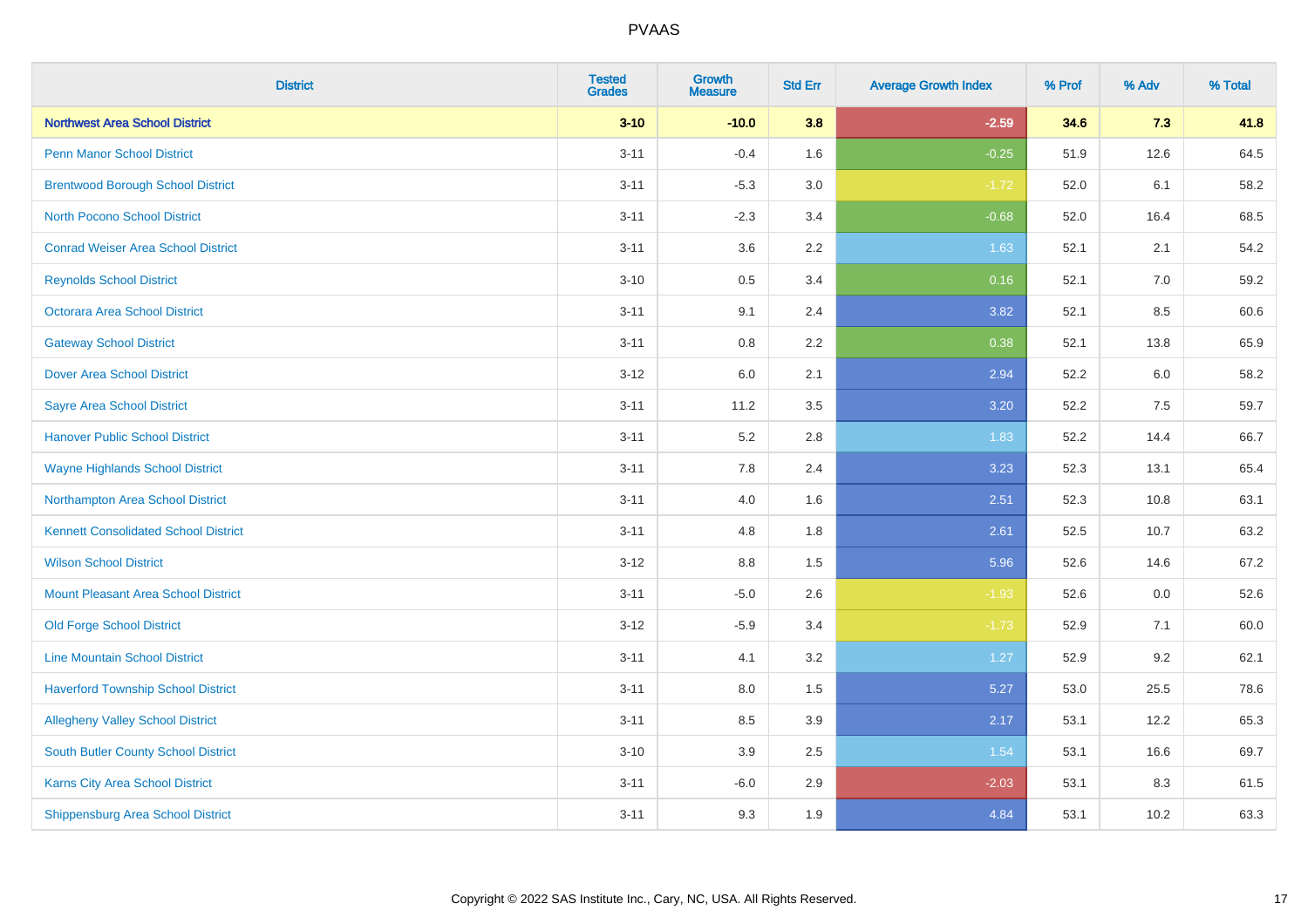| <b>District</b>                                | <b>Tested</b><br><b>Grades</b> | <b>Growth</b><br><b>Measure</b> | <b>Std Err</b> | <b>Average Growth Index</b> | % Prof | % Adv | % Total |
|------------------------------------------------|--------------------------------|---------------------------------|----------------|-----------------------------|--------|-------|---------|
| <b>Northwest Area School District</b>          | $3 - 10$                       | $-10.0$                         | 3.8            | $-2.59$                     | 34.6   | 7.3   | 41.8    |
| <b>Manheim Township School District</b>        | $3 - 12$                       | $-0.9$                          | 1.6            | $-0.58$                     | 53.2   | 15.5  | 68.7    |
| <b>Manheim Central School District</b>         | $3 - 11$                       | 2.1                             | 2.1            | 1.01                        | 53.2   | 11.6  | 64.8    |
| <b>Keystone Oaks School District</b>           | $3 - 11$                       | $5.5\,$                         | 2.6            | 2.07                        | 53.2   | 12.1  | 65.4    |
| <b>Central Dauphin School District</b>         | $3 - 11$                       | 4.4                             | 1.3            | 3.32                        | 53.3   | 7.4   | 60.7    |
| Northwestern Lehigh School District            | $3 - 11$                       | 2.2                             | 2.3            | 0.93                        | 53.3   | 9.7   | 63.0    |
| Allegheny-Clarion Valley School District       | $3 - 10$                       | 7.8                             | 4.7            | 1.65                        | 53.3   | 3.3   | 56.7    |
| <b>Northgate School District</b>               | $3 - 11$                       | 6.3                             | 3.6            | 1.73                        | 53.3   | 16.7  | 70.0    |
| <b>Greenville Area School District</b>         | $3 - 11$                       | 0.7                             | 2.9            | 0.26                        | 53.4   | 6.9   | 60.3    |
| <b>York Suburban School District</b>           | $3 - 11$                       | 10.1                            | 2.1            | 4.91                        | 53.5   | 27.8  | 81.3    |
| <b>Hempfield Area School District</b>          | $3 - 12$                       | 4.6                             | 1.6            | 2.86                        | 53.5   | 20.1  | 73.6    |
| <b>South Park School District</b>              | $3 - 11$                       | $-11.3$                         | 2.7            | $-4.23$                     | 53.5   | 13.7  | 67.3    |
| <b>Fleetwood Area School District</b>          | $3 - 10$                       | 12.2                            | 2.2            | 5.68                        | 53.5   | 11.6  | 65.2    |
| <b>Camp Hill School District</b>               | $3 - 12$                       | 2.3                             | 3.0            | 0.78                        | 53.6   | 17.5  | 71.1    |
| <b>Valley View School District</b>             | $3 - 11$                       | 18.1                            | 2.4            | 7.42                        | 53.7   | 14.7  | 68.4    |
| <b>Central Columbia School District</b>        | $3 - 12$                       | $-4.8$                          | 2.6            | $-1.86$                     | 53.7   | 14.8  | 68.5    |
| <b>Perkiomen Valley School District</b>        | $3 - 11$                       | $-3.5$                          | 1.6            | $-2.18$                     | 53.8   | 13.4  | 67.2    |
| <b>Palisades School District</b>               | $3 - 11$                       | $-8.7$                          | 2.8            | $-3.06$                     | 53.8   | 6.7   | 60.5    |
| <b>Conemaugh Township Area School District</b> | $3-12$                         | $-3.7$                          | 3.4            | $-1.09$                     | 53.8   | 17.6  | 71.4    |
| <b>Wyoming Area School District</b>            | $3 - 10$                       | $-1.3$                          | 2.6            | $-0.50$                     | 53.8   | 10.8  | 64.6    |
| <b>West York Area School District</b>          | $3 - 12$                       | 3.2                             | 2.3            | 1.38                        | 53.8   | 4.4   | 58.2    |
| <b>Girard School District</b>                  | $3 - 11$                       | $-0.6$                          | 2.7            | $-0.22$                     | 53.9   | 15.6  | 69.6    |
| <b>Hampton Township School District</b>        | $3 - 11$                       | 5.1                             | 2.2            | 2.35                        | 54.0   | 28.2  | 82.2    |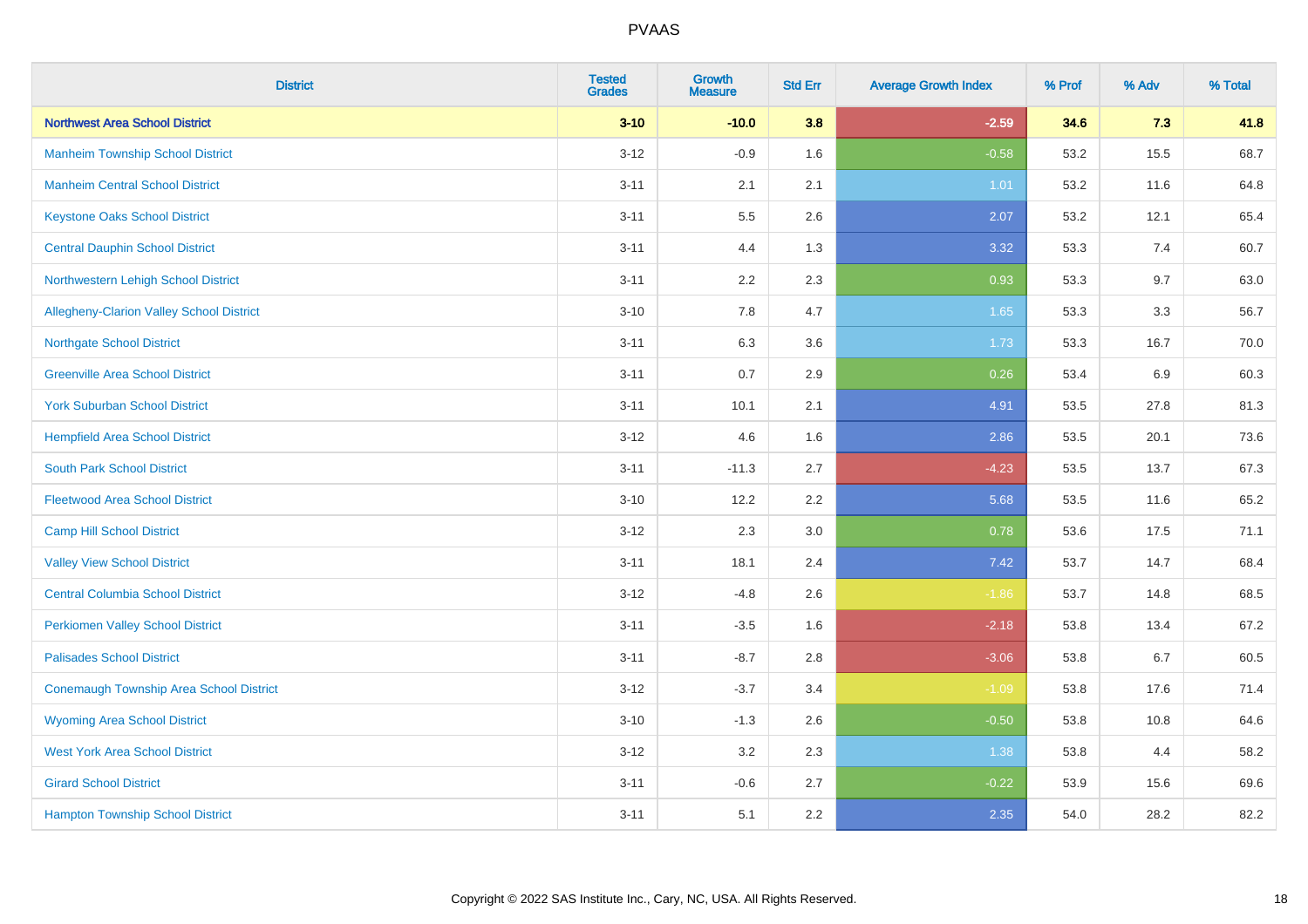| <b>District</b>                             | <b>Tested</b><br><b>Grades</b> | <b>Growth</b><br><b>Measure</b> | <b>Std Err</b> | <b>Average Growth Index</b> | % Prof | % Adv   | % Total |
|---------------------------------------------|--------------------------------|---------------------------------|----------------|-----------------------------|--------|---------|---------|
| <b>Northwest Area School District</b>       | $3 - 10$                       | $-10.0$                         | 3.8            | $-2.59$                     | 34.6   | 7.3     | 41.8    |
| Northern Tioga School District              | $3-12$                         | $-7.5$                          | $2.8\,$        | $-2.64$                     | 54.0   | $1.2\,$ | 55.2    |
| <b>Carlisle Area School District</b>        | $3 - 11$                       | $-5.3$                          | 1.9            | $-2.81$                     | 54.0   | 6.3     | 60.3    |
| Johnsonburg Area School District            | $3 - 11$                       | $-14.1$                         | 3.9            | $-3.62$                     | 54.0   | 4.6     | 58.6    |
| <b>Ellwood City Area School District</b>    | $3 - 11$                       | $-4.2$                          | 3.2            | $-1.29$                     | 54.1   | 14.1    | 68.2    |
| <b>Central Greene School District</b>       | $3 - 11$                       | $-1.6$                          | 2.8            | $-0.55$                     | 54.2   | 2.8     | 57.0    |
| <b>West Shore School District</b>           | $3 - 12$                       | 5.0                             | 1.4            | 3.59                        | 54.2   | 9.4     | 63.6    |
| <b>Loyalsock Township School District</b>   | $3 - 12$                       | 4.2                             | 2.8            | 1.47                        | 54.3   | 2.1     | 56.4    |
| <b>Albert Gallatin Area School District</b> | $3 - 11$                       | $-0.8$                          | 2.4            | $-0.32$                     | 54.5   | 10.0    | 64.6    |
| <b>Wyalusing Area School District</b>       | $3-12$                         | $8.8\,$                         | 3.3            | 2.68                        | 54.6   | 11.7    | 66.2    |
| <b>Jenkintown School District</b>           | $3 - 11$                       | 12.5                            | 4.4            | 2.84                        | 54.6   | 29.6    | 84.1    |
| <b>Ephrata Area School District</b>         | $3 - 11$                       | 5.6                             | 1.8            | 3.12                        | 54.7   | 9.5     | 64.2    |
| <b>Chartiers Valley School District</b>     | $3 - 11$                       | $-1.7$                          | 2.0            | $-0.81$                     | 54.7   | 8.4     | 63.1    |
| <b>Derry Township School District</b>       | $3 - 10$                       | 12.8                            | 2.0            | 6.39                        | 54.8   | 25.8    | 80.6    |
| <b>Rose Tree Media School District</b>      | $3 - 10$                       | $-25.6$                         | 2.4            | $-10.76$                    | 54.8   | 6.4     | 61.2    |
| <b>South Eastern School District</b>        | $3 - 11$                       | 0.9                             | 2.4            | 0.39                        | 54.8   | 6.6     | 61.4    |
| <b>Dallas School District</b>               | $3 - 11$                       | $-2.5$                          | 2.2            | $-1.12$                     | 54.9   | 7.6     | 62.4    |
| Southern Columbia Area School District      | $3 - 11$                       | $-14.6$                         | 3.0            | $-4.92$                     | 55.0   | 4.0     | 59.0    |
| <b>Punxsutawney Area School District</b>    | $3 - 11$                       | 4.2                             | 2.9            | 1.45                        | 55.0   | 5.5     | 60.6    |
| <b>Bellwood-Antis School District</b>       | $3 - 10$                       | $-1.2$                          | 3.2            | $-0.39$                     | 55.1   | 10.1    | 65.2    |
| Southern York County School District        | $3 - 11$                       | 14.2                            | 2.1            | 6.91                        | 55.1   | 18.1    | 73.1    |
| Lampeter-Strasburg School District          | $3 - 12$                       | $-8.6$                          | 2.0            | $-4.33$                     | 55.1   | $9.8\,$ | 64.8    |
| <b>Schuylkill Valley School District</b>    | $3 - 11$                       | 1.4                             | 2.5            | 0.56                        | 55.1   | 10.2    | 65.3    |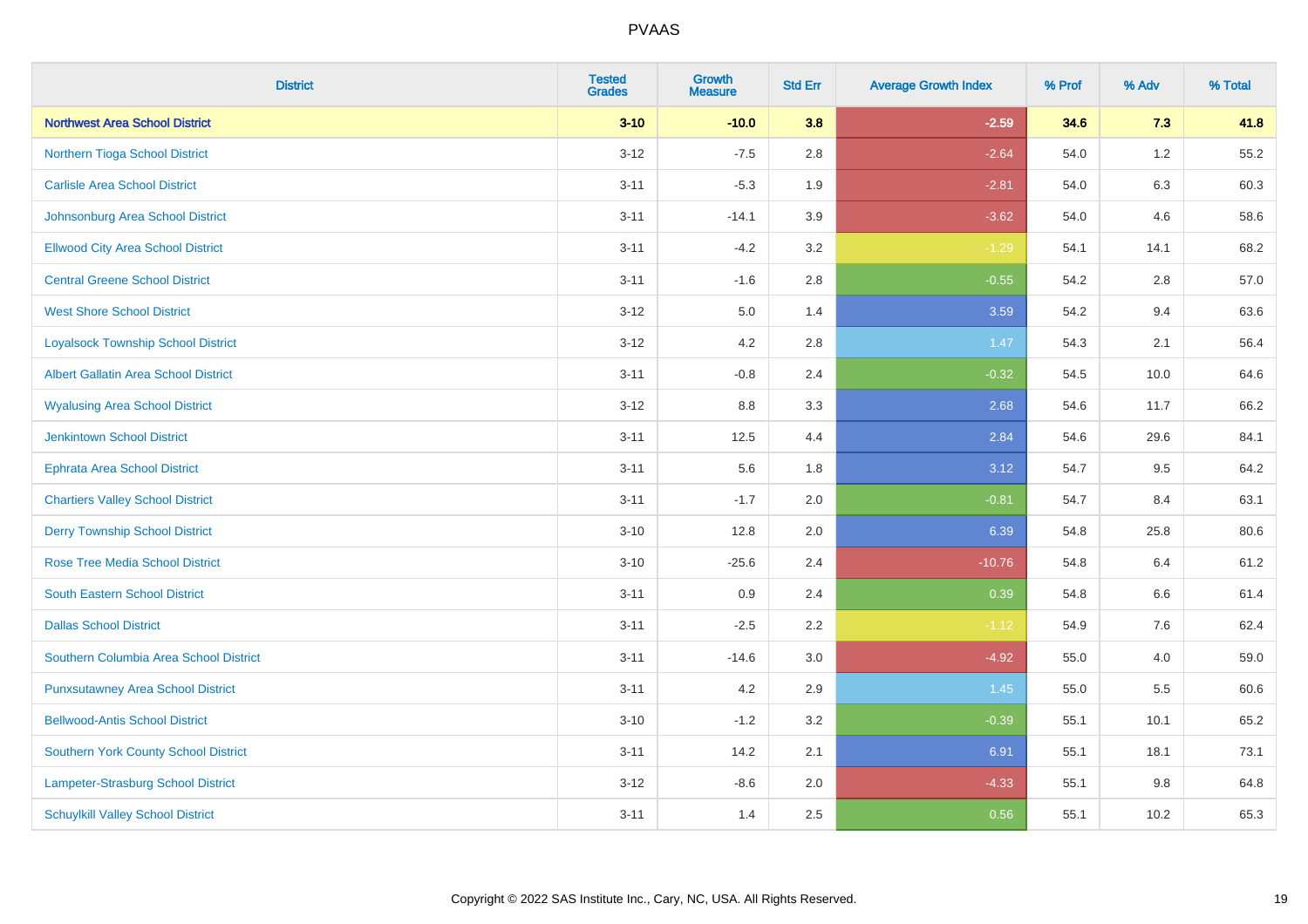| <b>District</b>                             | <b>Tested</b><br><b>Grades</b> | <b>Growth</b><br><b>Measure</b> | <b>Std Err</b> | <b>Average Growth Index</b> | % Prof | % Adv | % Total |
|---------------------------------------------|--------------------------------|---------------------------------|----------------|-----------------------------|--------|-------|---------|
| <b>Northwest Area School District</b>       | $3 - 10$                       | $-10.0$                         | 3.8            | $-2.59$                     | 34.6   | 7.3   | 41.8    |
| Wilmington Area School District             | $3 - 11$                       | 7.5                             | 3.0            | 2.48                        | 55.1   | 5.1   | 60.2    |
| <b>Spring Grove Area School District</b>    | $3 - 11$                       | 5.6                             | 2.1            | 2.68                        | 55.1   | 15.0  | 70.1    |
| <b>Quaker Valley School District</b>        | $3 - 11$                       | $-2.8$                          | 2.6            | $-1.08$                     | 55.2   | 13.2  | 68.4    |
| <b>Fort Cherry School District</b>          | $3 - 10$                       | $-5.9$                          | 3.8            | $-1.56$                     | 55.2   | 5.2   | 60.3    |
| <b>York Academy Regional Charter School</b> | $3 - 11$                       | 9.0                             | 5.0            | 1.79                        | 55.2   | 0.0   | 55.2    |
| <b>Littlestown Area School District</b>     | $3 - 11$                       | 11.4                            | 2.5            | 4.62                        | 55.2   | 10.4  | 65.6    |
| <b>Boyertown Area School District</b>       | $3 - 11$                       | $-4.7$                          | 1.5            | $-3.17$                     | 55.2   | 11.3  | 66.5    |
| <b>Brookville Area School District</b>      | $3 - 11$                       | 6.9                             | 3.0            | 2.30                        | 55.2   | 15.6  | 70.8    |
| <b>Sharpsville Area School District</b>     | $3 - 11$                       | $-1.4$                          | 3.5            | $-0.40$                     | 55.2   | 13.4  | 68.7    |
| <b>Delaware Valley School District</b>      | $3 - 11$                       | 12.6                            | 1.8            | 6.93                        | 55.2   | 16.2  | 71.4    |
| <b>Upper Adams School District</b>          | $3 - 11$                       | 1.3                             | 2.9            | 0.47                        | 55.2   | 8.6   | 63.8    |
| Lake-Lehman School District                 | $3 - 11$                       | 10.8                            | 2.7            | 3.93                        | 55.3   | $7.9$ | 63.2    |
| <b>Kutztown Area School District</b>        | $3 - 12$                       | $-0.2$                          | 3.2            | $-0.05$                     | 55.4   | 13.3  | 68.7    |
| <b>Windber Area School District</b>         | $3 - 11$                       | $-7.2$                          | 3.2            | $-2.24$                     | 55.4   | 7.2   | 62.6    |
| Pennsylvania Leadership Charter School      | $3 - 11$                       | 4.6                             | 2.2            | 2.13                        | 55.4   | 11.2  | 66.7    |
| <b>Greater Latrobe School District</b>      | $3 - 11$                       | 0.6                             | 1.9            | 0.31                        | 55.5   | 14.1  | 69.5    |
| <b>Central York School District</b>         | $3 - 12$                       | 12.3                            | 1.7            | 7.20                        | 55.5   | 11.5  | 67.0    |
| <b>Millcreek Township School District</b>   | $3 - 11$                       | 3.1                             | 1.5            | 2.06                        | 55.6   | 14.2  | 69.7    |
| <b>Belle Vernon Area School District</b>    | $3 - 11$                       | 6.5                             | 2.6            | 2.44                        | 55.6   | 11.1  | 66.7    |
| <b>Lower Merion School District</b>         | $3 - 11$                       | 19.0                            | 1.3            | 14.93                       | 55.6   | 29.9  | 85.5    |
| West Jefferson Hills School District        | $3 - 11$                       | 1.8                             | 2.1            | 0.88                        | 55.7   | 20.8  | 76.4    |
| <b>Wyomissing Area School District</b>      | $3 - 12$                       | 0.8                             | 2.6            | 0.33                        | 55.7   | 17.6  | 73.3    |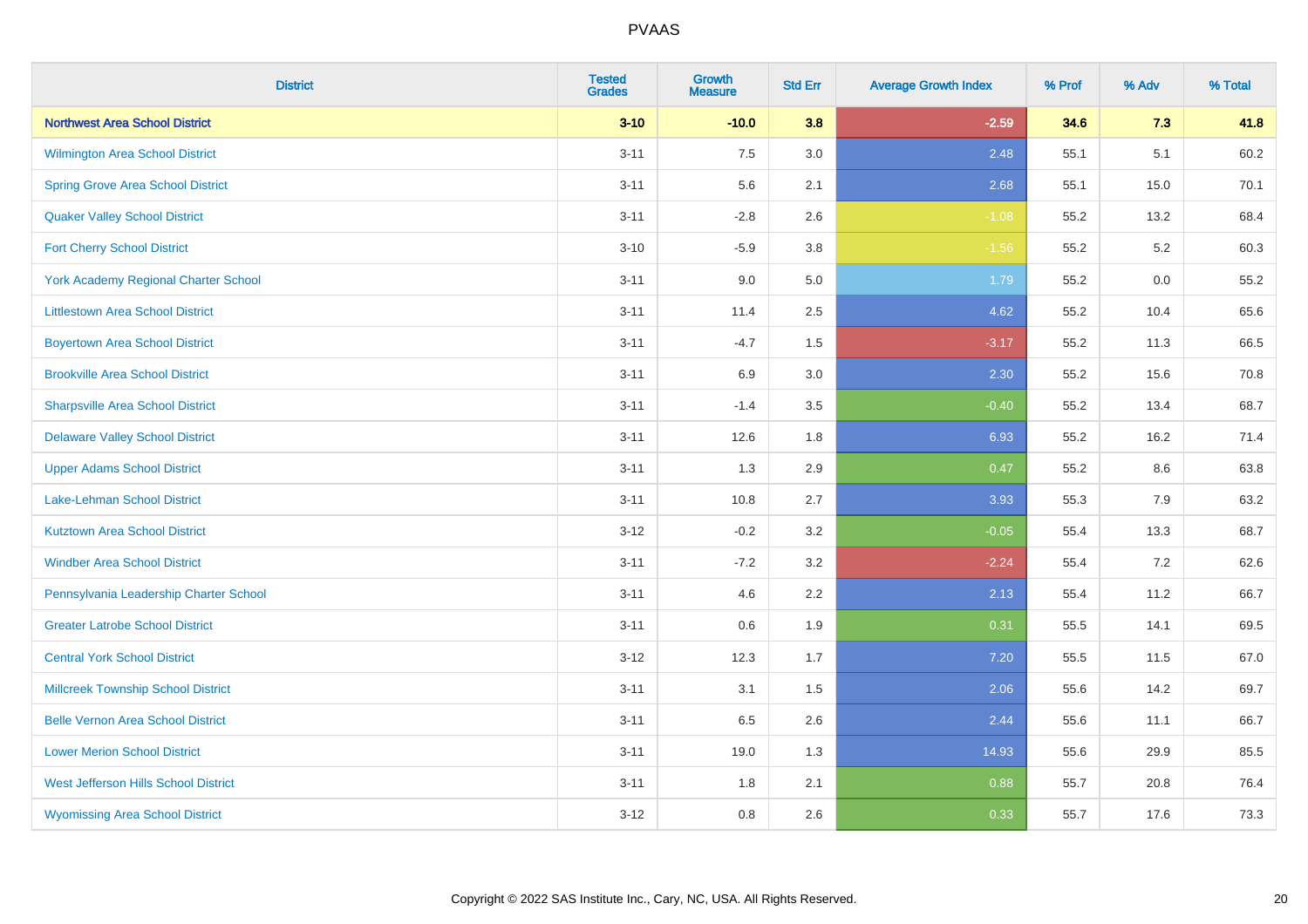| <b>District</b>                              | <b>Tested</b><br><b>Grades</b> | <b>Growth</b><br><b>Measure</b> | <b>Std Err</b> | <b>Average Growth Index</b> | % Prof | % Adv | % Total |
|----------------------------------------------|--------------------------------|---------------------------------|----------------|-----------------------------|--------|-------|---------|
| <b>Northwest Area School District</b>        | $3 - 10$                       | $-10.0$                         | 3.8            | $-2.59$                     | 34.6   | 7.3   | 41.8    |
| <b>Charleroi School District</b>             | $3 - 11$                       | $-2.6$                          | 3.0            | $-0.86$                     | 55.7   | 7.4   | 63.1    |
| <b>Coudersport Area School District</b>      | $3 - 11$                       | 7.7                             | 3.7            | 2.06                        | 55.7   | 8.2   | 63.9    |
| <b>East Penn School District</b>             | $3 - 11$                       | 4.1                             | 1.3            | 3.27                        | 55.8   | 11.5  | 67.3    |
| <b>North Penn School District</b>            | $3 - 11$                       | 9.1                             | 1.1            | 8.36                        | 55.8   | 17.0  | 72.8    |
| <b>Blackhawk School District</b>             | $3 - 11$                       | 4.7                             | 2.3            | 2.01                        | 55.8   | 8.8   | 64.6    |
| <b>Bloomsburg Area School District</b>       | $3 - 10$                       | 0.7                             | 3.0            | 0.23                        | 55.9   | 11.8  | 67.6    |
| <b>Dallastown Area School District</b>       | $3 - 11$                       | 13.5                            | 1.5            | 8.84                        | 56.0   | 17.9  | 73.8    |
| <b>Mercer Area School District</b>           | $3 - 11$                       | $-0.2$                          | 3.3            | $-0.06$                     | 56.0   | 8.0   | 64.0    |
| <b>Abington School District</b>              | $3 - 10$                       | $-11.5$                         | 1.9            | $-6.00$                     | 56.2   | 11.6  | 67.8    |
| <b>Slippery Rock Area School District</b>    | $3 - 11$                       | $-6.3$                          | 2.5            | $-2.51$                     | 56.2   | 9.5   | 65.7    |
| <b>Otto-Eldred School District</b>           | $3 - 11$                       | $-0.7$                          | 4.2            | $-0.15$                     | 56.2   | 6.2   | 62.5    |
| <b>Central Cambria School District</b>       | $3 - 11$                       | $3.0\,$                         | 2.5            | 1.17                        | 56.2   | 9.7   | 66.0    |
| <b>Avon Grove School District</b>            | $3 - 10$                       | 10.0                            | 1.6            | 6.26                        | 56.3   | 18.6  | 74.9    |
| <b>Eastern York School District</b>          | $3 - 11$                       | 9.6                             | 2.6            | 3.71                        | 56.3   | 12.6  | 68.9    |
| Palmyra Area School District                 | $3 - 11$                       | 5.6                             | 1.9            | 2.96                        | 56.4   | 15.6  | 72.0    |
| <b>Bermudian Springs School District</b>     | $3 - 11$                       | $-5.5$                          | 2.9            | $-1.94$                     | 56.4   | 6.8   | 63.2    |
| Pennsylvania Virtual Charter School          | $3 - 11$                       | 11.8                            | 3.5            | 3.37                        | 56.5   | 11.1  | 67.6    |
| <b>Quakertown Community School District</b>  | $3 - 12$                       | $-4.4$                          | 1.6            | $-2.70$                     | 56.5   | 10.0  | 66.6    |
| <b>Western Beaver County School District</b> | $3 - 11$                       | $-7.8$                          | 4.2            | $-1.87$                     | 56.5   | 6.5   | 63.0    |
| Fox Chapel Area School District              | $3 - 11$                       | 9.8                             | 1.8            | 5.36                        | 56.6   | 28.6  | 85.2    |
| <b>Carbondale Area School District</b>       | $3 - 10$                       | 7.4                             | 3.3            | 2.25                        | 56.6   | 2.6   | 59.2    |
| <b>West Perry School District</b>            | $3 - 11$                       | 12.5                            | 2.5            | 4.99                        | 56.6   | 8.4   | 65.0    |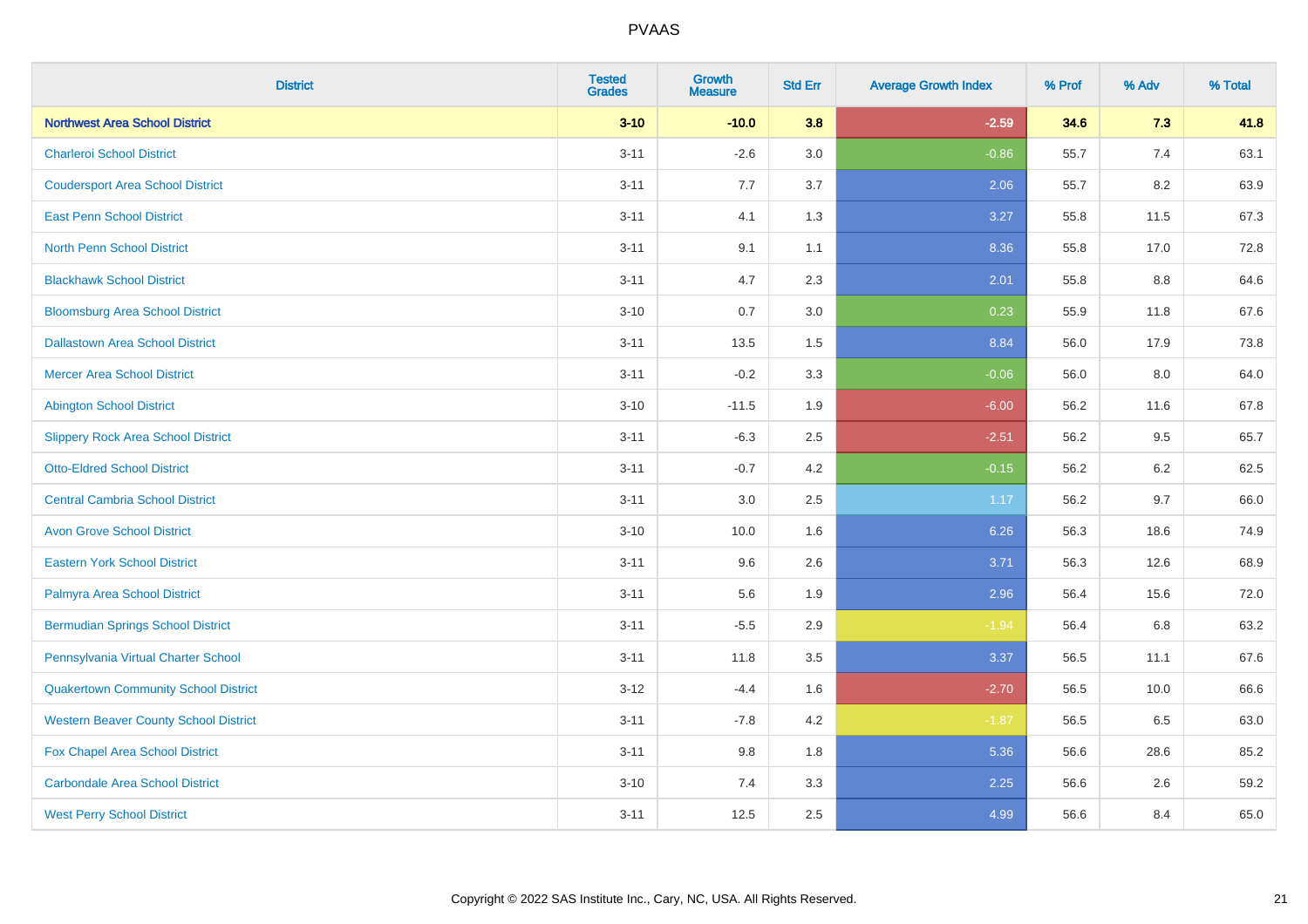| <b>District</b>                               | <b>Tested</b><br><b>Grades</b> | <b>Growth</b><br><b>Measure</b> | <b>Std Err</b> | <b>Average Growth Index</b> | % Prof | % Adv   | % Total |
|-----------------------------------------------|--------------------------------|---------------------------------|----------------|-----------------------------|--------|---------|---------|
| <b>Northwest Area School District</b>         | $3 - 10$                       | $-10.0$                         | 3.8            | $-2.59$                     | 34.6   | 7.3     | 41.8    |
| 21st Century Cyber Charter School             | $6 - 12$                       | 5.7                             | 2.3            | 2.50                        | 56.7   | $8.3\,$ | 65.0    |
| <b>Southmoreland School District</b>          | $3 - 11$                       | $-8.3$                          | 3.6            | $-2.32$                     | 56.8   | 7.2     | 64.0    |
| Selinsgrove Area School District              | $3 - 12$                       | 8.3                             | 2.3            | 3.54                        | 56.8   | 10.0    | 66.8    |
| <b>Clarion-Limestone Area School District</b> | $3 - 12$                       | $-2.5$                          | 4.1            | $-0.60$                     | 56.8   | 6.8     | 63.6    |
| <b>Central Valley School District</b>         | $3 - 10$                       | 4.8                             | 2.4            | 1.98                        | 56.9   | 9.0     | 65.9    |
| Owen J Roberts School District                | $3 - 11$                       | $-12.3$                         | 1.6            | $-7.61$                     | 57.0   | 11.9    | 69.0    |
| <b>Lewisburg Area School District</b>         | $3 - 11$                       | $-2.7$                          | 2.6            | $-1.03$                     | 57.0   | 18.5    | 75.6    |
| Saint Marys Area School District              | $3 - 11$                       | 7.8                             | 2.6            | 3.04                        | 57.0   | 8.2     | 65.2    |
| <b>Hollidaysburg Area School District</b>     | $3 - 11$                       | 6.0                             | 2.1            | 2.88                        | 57.1   | 12.3    | 69.4    |
| Mechanicsburg Area School District            | $3 - 11$                       | 5.9                             | 1.8            | 3.29                        | 57.2   | 13.7    | 70.9    |
| <b>Seneca Valley School District</b>          | $3 - 11$                       | $-1.4$                          | 1.4            | $-0.99$                     | 57.2   | 11.4    | 68.6    |
| <b>Fairview School District</b>               | $3 - 11$                       | 3.4                             | 2.6            | 1.32                        | 57.2   | 17.6    | 74.8    |
| <b>Pleasant Valley School District</b>        | $3 - 11$                       | 3.1                             | 2.0            | 1.57                        | 57.2   | 5.5     | 62.8    |
| <b>Danville Area School District</b>          | $3 - 11$                       | 0.4                             | 2.6            | 0.15                        | 57.4   | 18.4    | 75.7    |
| Northern York County School District          | $3 - 11$                       | 15.6                            | 2.0            | 7.98                        | 57.4   | 11.5    | 68.8    |
| <b>Kiski Area School District</b>             | $3 - 11$                       | $-3.7$                          | 2.0            | $-1.86$                     | 57.4   | 10.4    | 67.8    |
| <b>Crestwood School District</b>              | $3 - 11$                       | $-0.4$                          | 2.4            | $-0.17$                     | 57.4   | 17.0    | 74.4    |
| <b>Beaver Area School District</b>            | $3 - 10$                       | 4.7                             | 2.4            | 1.94                        | 57.4   | 16.8    | 74.2    |
| <b>Palmerton Area School District</b>         | $3 - 11$                       | $-1.2$                          | 3.0            | $-0.39$                     | 57.4   | 5.0     | 62.4    |
| <b>Hermitage School District</b>              | $3 - 12$                       | 3.8                             | 2.4            | 1.60                        | 57.5   | 9.3     | 66.8    |
| <b>Freeport Area School District</b>          | $3 - 10$                       | 9.7                             | 2.5            | 3.91                        | 57.5   | 17.8    | 75.3    |
| <b>Marple Newtown School District</b>         | $3 - 11$                       | 2.0                             | 2.4            | 0.81                        | 57.6   | 12.8    | 70.4    |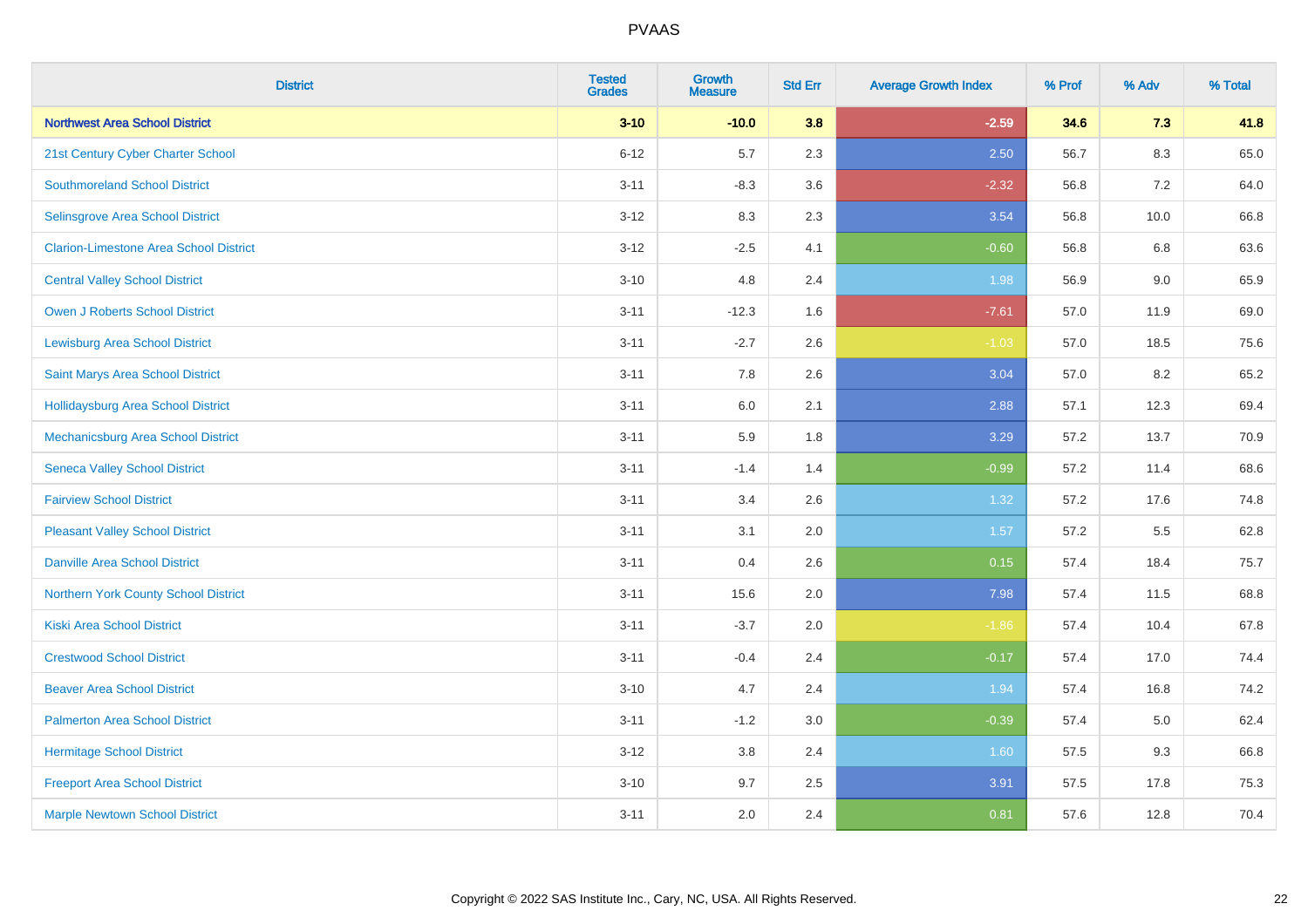| <b>District</b>                                | <b>Tested</b><br><b>Grades</b> | <b>Growth</b><br><b>Measure</b> | <b>Std Err</b> | <b>Average Growth Index</b> | % Prof | % Adv   | % Total |
|------------------------------------------------|--------------------------------|---------------------------------|----------------|-----------------------------|--------|---------|---------|
| <b>Northwest Area School District</b>          | $3 - 10$                       | $-10.0$                         | 3.8            | $-2.59$                     | 34.6   | 7.3     | 41.8    |
| <b>Southeastern Greene School District</b>     | $3 - 10$                       | 3.3                             | 4.6            | 0.72                        | 57.6   | 6.1     | 63.6    |
| <b>Mcguffey School District</b>                | $3 - 11$                       | 2.1                             | 2.6            | 0.81                        | 57.7   | 3.1     | 60.8    |
| <b>Upper Perkiomen School District</b>         | $3 - 11$                       | 22.1                            | 2.1            | 10.74                       | 57.7   | 13.2    | 70.9    |
| <b>Mountain View School District</b>           | $3 - 11$                       | 20.9                            | 3.5            | 5.91                        | 57.8   | 20.3    | 78.1    |
| <b>Fairfield Area School District</b>          | $3 - 11$                       | $-5.6$                          | 3.4            | $-1.66$                     | 57.9   | 4.0     | 61.8    |
| <b>Riverview School District</b>               | $3 - 11$                       | $-4.6$                          | 3.8            | $-1.20$                     | 57.9   | 15.8    | 73.7    |
| <b>Upper Moreland Township School District</b> | $3 - 11$                       | $-5.0$                          | 2.2            | $-2.31$                     | 57.9   | 4.0     | 61.9    |
| <b>Mars Area School District</b>               | $3 - 10$                       | 5.7                             | 2.1            | 2.75                        | 57.9   | 18.2    | 76.1    |
| <b>Midd-West School District</b>               | $3 - 11$                       | 10.3                            | 2.7            | 3.80                        | 58.0   | 13.4    | 71.4    |
| <b>State College Area School District</b>      | $3 - 11$                       | 20.5                            | 1.4            | 14.33                       | 58.0   | 25.9    | 84.0    |
| <b>Parkland School District</b>                | $3 - 11$                       | 5.3                             | 1.2            | 4.30                        | 58.0   | 22.3    | 80.4    |
| <b>Hempfield School District</b>               | $3 - 11$                       | 0.1                             | 1.4            | 0.08                        | 58.2   | $9.9\,$ | 68.2    |
| <b>Abington Heights School District</b>        | $3 - 11$                       | 13.5                            | 2.2            | 6.27                        | 58.3   | 16.2    | 74.5    |
| <b>Wissahickon School District</b>             | $3 - 10$                       | 12.5                            | 1.8            | 6.85                        | 58.3   | 22.4    | 80.7    |
| <b>Commodore Perry School District</b>         | $3 - 11$                       | 3.2                             | 5.5            | 0.58                        | 58.3   | 0.0     | 58.3    |
| <b>Hopewell Area School District</b>           | $3 - 11$                       | 2.6                             | 2.7            | 0.97                        | 58.4   | 4.0     | 62.4    |
| <b>Norwin School District</b>                  | $3 - 11$                       | 18.0                            | 1.7            | 10.37                       | 58.5   | 27.0    | 85.4    |
| <b>Burrell School District</b>                 | $3 - 11$                       | 4.5                             | 3.1            | 1.48                        | 58.5   | 13.8    | 72.3    |
| <b>Baldwin-Whitehall School District</b>       | $3 - 11$                       | 1.8                             | 1.9            | 0.94                        | 58.6   | 8.6     | 67.1    |
| <b>Moon Area School District</b>               | $3 - 11$                       | 8.2                             | 1.9            | 4.25                        | 58.7   | 18.5    | 77.2    |
| <b>Neshaminy School District</b>               | $3 - 11$                       | 4.0                             | 1.3            | 3.02                        | 58.7   | 9.5     | 68.2    |
| <b>Canon-Mcmillan School District</b>          | $3 - 11$                       | $-0.8$                          | 1.6            | $-0.50$                     | 58.7   | 15.9    | 74.6    |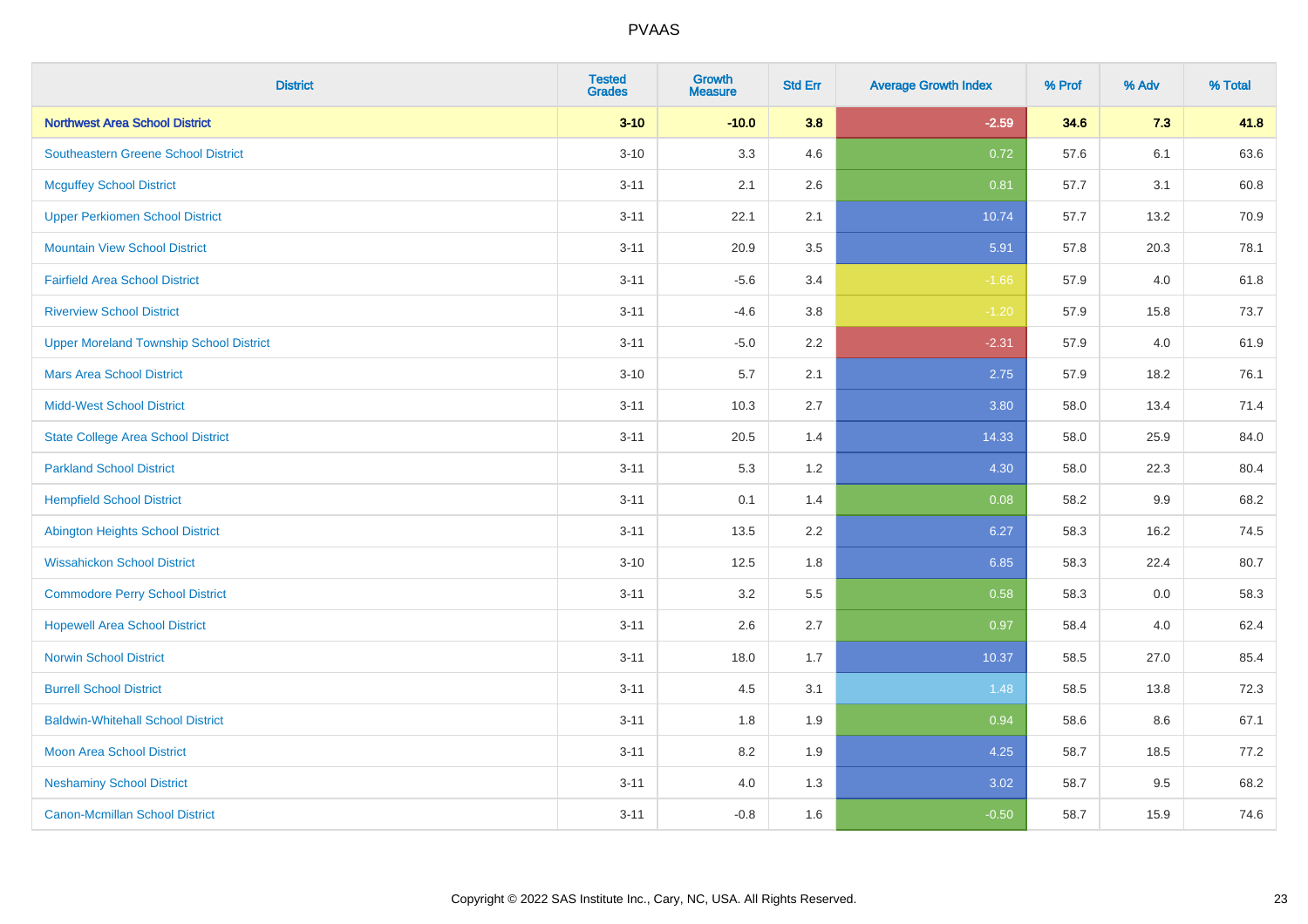| <b>District</b>                                    | <b>Tested</b><br><b>Grades</b> | <b>Growth</b><br><b>Measure</b> | <b>Std Err</b> | <b>Average Growth Index</b> | % Prof | % Adv   | % Total |
|----------------------------------------------------|--------------------------------|---------------------------------|----------------|-----------------------------|--------|---------|---------|
| <b>Northwest Area School District</b>              | $3 - 10$                       | $-10.0$                         | 3.8            | $-2.59$                     | 34.6   | 7.3     | 41.8    |
| <b>Avon Grove Charter School</b>                   | $3 - 11$                       | 9.0                             | 2.9            | 3.13                        | 58.8   | 16.7    | 75.5    |
| <b>North Hills School District</b>                 | $3 - 11$                       | $-1.8$                          | 1.8            | $-0.96$                     | 59.1   | 14.1    | 73.2    |
| <b>School Lane Charter School</b>                  | $3 - 11$                       | 12.4                            | 3.6            | 3.43                        | 59.1   | $9.8\,$ | 68.9    |
| <b>Ligonier Valley School District</b>             | $3 - 11$                       | 4.2                             | 3.1            | 1.34                        | 59.1   | 10.3    | 69.5    |
| <b>Nazareth Area School District</b>               | $3 - 11$                       | $-4.7$                          | 1.7            | $-2.82$                     | 59.2   | 9.9     | 69.0    |
| <b>Westinghouse Arts Academy Charter School</b>    | $9 - 10$                       | $-0.7$                          | 3.6            | $-0.19$                     | 59.2   | 8.4     | 67.6    |
| <b>Upper Merion Area School District</b>           | $3 - 11$                       | 15.3                            | 2.0            | 7.62                        | 59.3   | 19.3    | 78.6    |
| Capital Area School for the Arts Charter School    | $9 - 11$                       | 5.8                             | 4.1            | 1.39                        | 59.3   | 18.6    | 78.0    |
| North Allegheny School District                    | $3 - 11$                       | 17.4                            | 1.3            | 13.52                       | 59.5   | 28.1    | 87.6    |
| <b>Lincoln Park Performing Arts Charter School</b> | $7 - 11$                       | 3.6                             | 2.5            | 1.42                        | 59.6   | 14.7    | 74.3    |
| <b>Chartiers-Houston School District</b>           | $3 - 10$                       | $-8.6$                          | 3.5            | $-2.41$                     | 59.7   | 4.5     | 64.2    |
| <b>Avonworth School District</b>                   | $3 - 10$                       | $-12.6$                         | 3.1            | $-4.01$                     | 59.8   | 4.6     | 64.4    |
| <b>Peters Township School District</b>             | $3 - 11$                       | 5.0                             | 1.8            | 2.76                        | 59.8   | 26.1    | 85.9    |
| <b>Phoenixville Area School District</b>           | $3 - 11$                       | $-1.7$                          | 2.1            | $-0.83$                     | 59.9   | 10.6    | 70.5    |
| <b>Derry Area School District</b>                  | $3 - 11$                       | 13.2                            | 2.8            | 4.69                        | 60.0   | 12.5    | 72.5    |
| Downingtown Area School District                   | $3 - 11$                       | 12.1                            | 1.1            | 10.67                       | 60.0   | 23.5    | 83.6    |
| <b>Pennsbury School District</b>                   | $3 - 11$                       | 11.7                            | 1.5            | 7.90                        | 60.1   | 21.3    | 81.3    |
| <b>South Western School District</b>               | $3 - 12$                       | 3.9                             | 1.9            | 2.08                        | 60.2   | 8.1     | 68.3    |
| <b>Colonial School District</b>                    | $3 - 11$                       | 14.0                            | 1.7            | 8.21                        | 60.2   | 19.6    | 79.8    |
| <b>Conestoga Valley School District</b>            | $3 - 11$                       | 8.7                             | 1.8            | 4.69                        | 60.3   | 13.5    | 73.8    |
| <b>United School District</b>                      | $3 - 11$                       | 2.1                             | 3.4            | 0.63                        | 60.3   | 6.6     | 66.9    |
| <b>Lakeview School District</b>                    | $3 - 11$                       | $-0.9$                          | 3.7            | $-0.24$                     | 60.3   | 3.2     | 63.5    |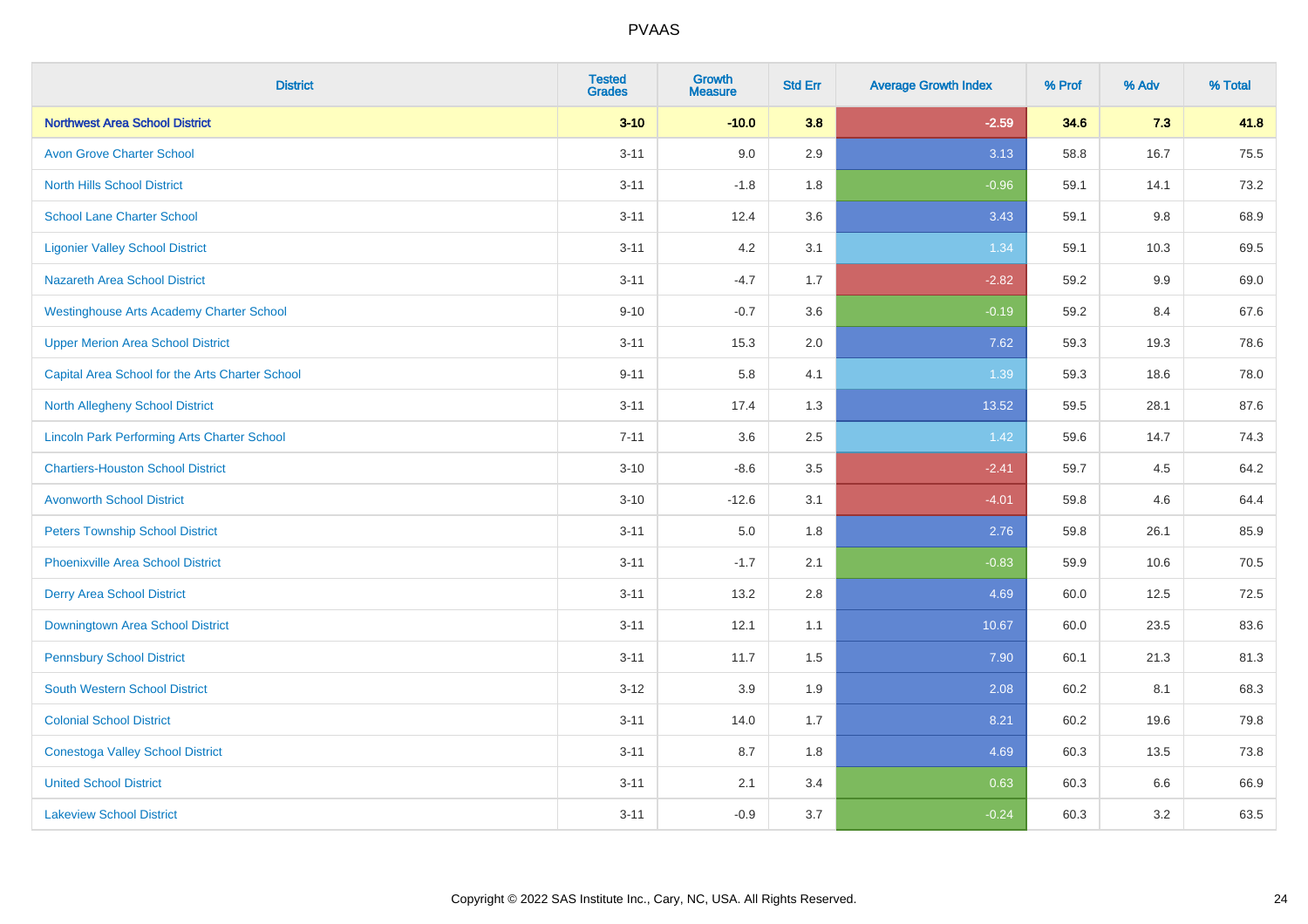| <b>District</b>                          | <b>Tested</b><br><b>Grades</b> | <b>Growth</b><br><b>Measure</b> | <b>Std Err</b> | <b>Average Growth Index</b> | % Prof | % Adv | % Total |
|------------------------------------------|--------------------------------|---------------------------------|----------------|-----------------------------|--------|-------|---------|
| <b>Northwest Area School District</b>    | $3 - 10$                       | $-10.0$                         | 3.8            | $-2.59$                     | 34.6   | 7.3   | 41.8    |
| <b>Tyrone Area School District</b>       | $3 - 12$                       | 19.7                            | 2.5            | 7.87                        | 60.4   | 16.7  | 77.1    |
| <b>Everett Area School District</b>      | $3 - 11$                       | 5.0                             | 3.4            | 1.47                        | 60.5   | 1.3   | 61.8    |
| <b>Donegal School District</b>           | $3 - 12$                       | 3.1                             | 2.4            | 1.29                        | 60.6   | 9.1   | 69.7    |
| <b>Pine-Richland School District</b>     | $3 - 11$                       | 11.5                            | 1.8            | 6.31                        | 60.6   | 24.4  | 85.0    |
| <b>Cumberland Valley School District</b> | $3 - 12$                       | 18.5                            | 1.3            | 14.64                       | 60.7   | 23.4  | 84.1    |
| East Pennsboro Area School District      | $3 - 11$                       | $-4.2$                          | 2.5            | $-1.71$                     | 60.8   | 8.5   | 69.3    |
| <b>Upper Dublin School District</b>      | $3 - 12$                       | 15.4                            | 1.8            | 8.53                        | 60.8   | 24.8  | 85.6    |
| <b>Spring-Ford Area School District</b>  | $3 - 11$                       | 6.0                             | 1.3            | 4.46                        | 60.8   | 16.5  | 77.4    |
| <b>Springfield School District</b>       | $3 - 11$                       | 13.8                            | 1.7            | 7.99                        | 60.9   | 21.5  | 82.4    |
| New Brighton Area School District        | $3 - 11$                       | 4.6                             | 3.1            | 1.47                        | 60.9   | 5.8   | 66.7    |
| South Fayette Township School District   | $3 - 11$                       | 1.7                             | 2.0            | 0.88                        | 61.0   | 26.5  | 87.6    |
| <b>Montour School District</b>           | $3 - 11$                       | $-1.8$                          | 2.1            | $-0.88$                     | 61.4   | 15.1  | 76.5    |
| <b>Deer Lakes School District</b>        | $3 - 11$                       | 17.0                            | 2.7            | 6.32                        | 61.5   | 16.4  | 77.9    |
| <b>Penn Cambria School District</b>      | $3 - 11$                       | $-0.0$                          | 2.7            | $-0.01$                     | 61.5   | 7.7   | 69.2    |
| <b>Union Area School District</b>        | $3 - 11$                       | 1.9                             | 4.3            | 0.44                        | 61.5   | 0.0   | 61.5    |
| <b>Halifax Area School District</b>      | $3 - 11$                       | 4.7                             | 3.9            | 1.22                        | 61.5   | 9.6   | 71.2    |
| <b>Souderton Area School District</b>    | $3 - 11$                       | 12.4                            | 1.5            | 8.28                        | 61.7   | 15.2  | 76.9    |
| <b>Upper Saint Clair School District</b> | $3 - 11$                       | 18.5                            | 1.7            | 10.65                       | 61.8   | 30.1  | 91.9    |
| Mt Lebanon School District               | $3 - 11$                       | $-1.0$                          | 1.5            | $-0.70$                     | 61.9   | 24.0  | 85.9    |
| <b>Richland School District</b>          | $3 - 11$                       | 6.7                             | 2.9            | 2.33                        | 62.2   | 19.2  | 81.4    |
| <b>General Mclane School District</b>    | $3 - 11$                       | 3.1                             | 2.9            | 1.07                        | 62.3   | 4.9   | 67.2    |
| <b>Penn-Trafford School District</b>     | $3 - 11$                       | 13.4                            | 1.7            | 7.87                        | 62.3   | 21.9  | 84.2    |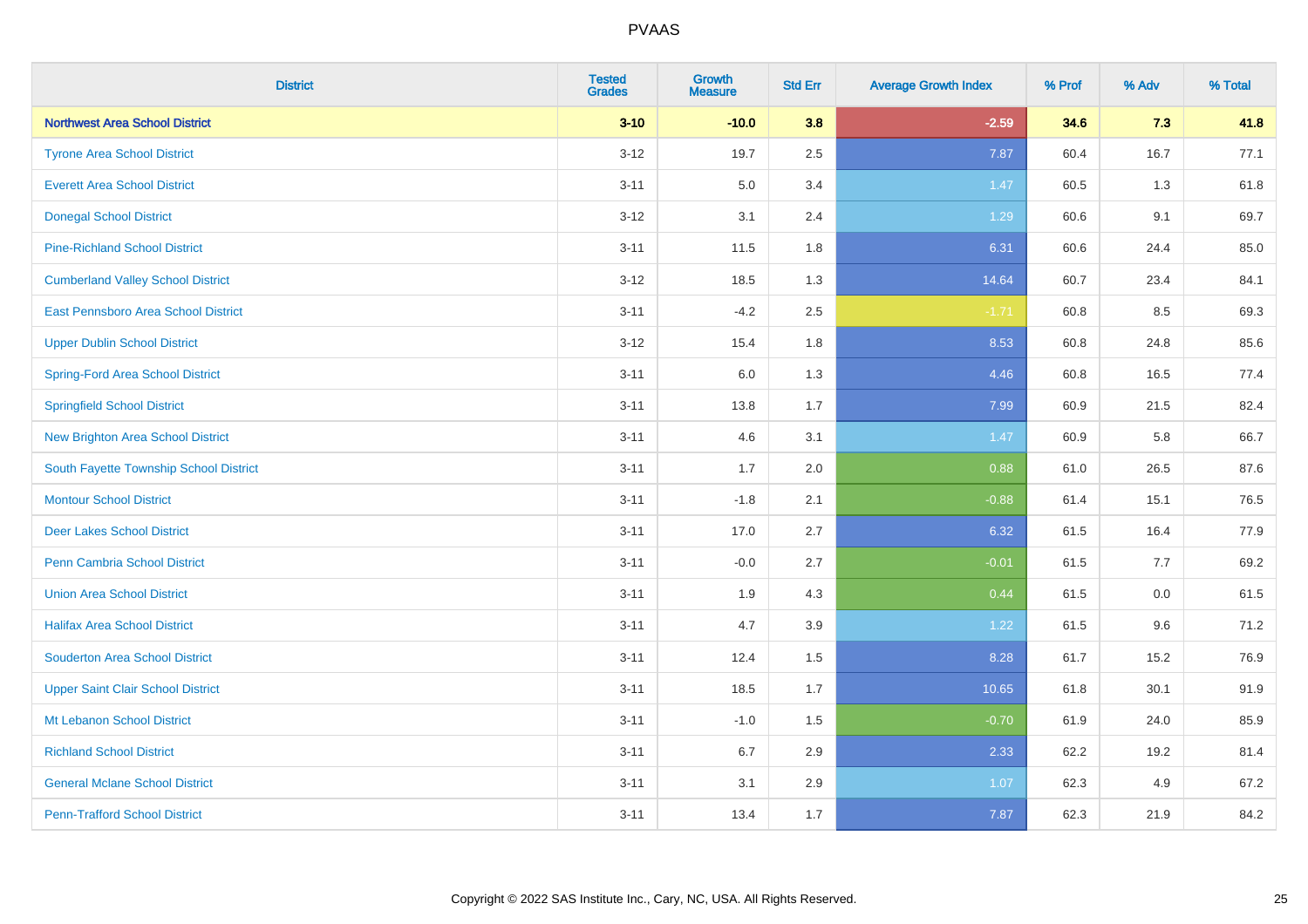| <b>District</b>                                | <b>Tested</b><br><b>Grades</b> | <b>Growth</b><br><b>Measure</b> | <b>Std Err</b> | <b>Average Growth Index</b> | % Prof | % Adv | % Total |
|------------------------------------------------|--------------------------------|---------------------------------|----------------|-----------------------------|--------|-------|---------|
| <b>Northwest Area School District</b>          | $3 - 10$                       | $-10.0$                         | 3.8            | $-2.59$                     | 34.6   | 7.3   | 41.8    |
| Lehigh Valley Charter High School For The Arts | $9 - 10$                       | 7.3                             | 2.6            | 2.82                        | 62.3   | 18.2  | 80.5    |
| <b>Neshannock Township School District</b>     | $3 - 10$                       | $-9.7$                          | 2.9            | $-3.34$                     | 62.4   | 5.6   | 67.9    |
| <b>Uniontown Area School District</b>          | $3 - 11$                       | 6.0                             | 3.2            | 1.87                        | 62.4   | 5.9   | 68.2    |
| <b>Greencastle-Antrim School District</b>      | $3 - 11$                       | $-3.0$                          | 2.2            | $-1.36$                     | 62.4   | 9.9   | 72.3    |
| <b>Methacton School District</b>               | $3 - 11$                       | 2.5                             | 1.7            | 1.43                        | 62.5   | 16.4  | 79.0    |
| <b>North East School District</b>              | $3 - 11$                       | $-9.3$                          | 3.1            | $-3.02$                     | 62.6   | 14.4  | 77.0    |
| <b>Springfield Township School District</b>    | $3 - 11$                       | $-18.9$                         | 3.2            | $-5.88$                     | 62.6   | 3.6   | 66.3    |
| <b>Lower Moreland Township School District</b> | $3 - 11$                       | 2.0                             | 2.2            | 0.95                        | 62.8   | 17.0  | 79.8    |
| <b>Council Rock School District</b>            | $3 - 11$                       | 8.9                             | 1.2            | 7.65                        | 62.8   | 16.6  | 79.4    |
| <b>Central Bucks School District</b>           | $3 - 11$                       | 1.6                             | 0.9            | 1.66                        | 63.0   | 16.8  | 79.8    |
| <b>West Allegheny School District</b>          | $3 - 12$                       | 4.0                             | 2.1            | 1.96                        | 63.1   | 15.7  | 78.8    |
| <b>Belmont Charter School</b>                  | $3 - 10$                       | 16.0                            | 6.5            | 2.45                        | 64.3   | 0.0   | 64.3    |
| <b>Wallingford-Swarthmore School District</b>  | $3 - 10$                       | 0.9                             | 2.4            | 0.38                        | 64.4   | 22.7  | 87.1    |
| <b>Jamestown Area School District</b>          | $3 - 11$                       | 13.5                            | 4.2            | 3.19                        | 64.4   | 13.3  | 77.8    |
| <b>Shanksville-Stonycreek School District</b>  | $3 - 10$                       | 7.0                             | 5.9            | 1.20                        | 64.7   | 17.6  | 82.4    |
| <b>Radnor Township School District</b>         | $3 - 12$                       | 1.0                             | 2.1            | 0.50                        | 65.0   | 23.2  | 88.2    |
| <b>Bethel Park School District</b>             | $3 - 11$                       | 5.6                             | 1.8            | 3.18                        | 65.3   | 18.6  | 83.9    |
| <b>Southern Lehigh School District</b>         | $3 - 11$                       | $-0.4$                          | 2.3            | $-0.17$                     | 66.1   | 11.9  | 78.0    |
| <b>Sullivan County School District</b>         | $3 - 10$                       | $-4.0$                          | 4.4            | $-0.90$                     | 66.7   | 2.6   | 69.2    |
| <b>Franklin Regional School District</b>       | $3 - 11$                       | 2.0                             | 1.9            | 1.02                        | 66.7   | 15.5  | 82.1    |
| <b>West Chester Area School District</b>       | $3 - 11$                       | 12.6                            | 1.2            | 10.38                       | 66.8   | 20.2  | 87.0    |
| <b>Garnet Valley School District</b>           | $3 - 10$                       | 10.9                            | 1.7            | 6.53                        | 67.1   | 19.0  | 86.1    |